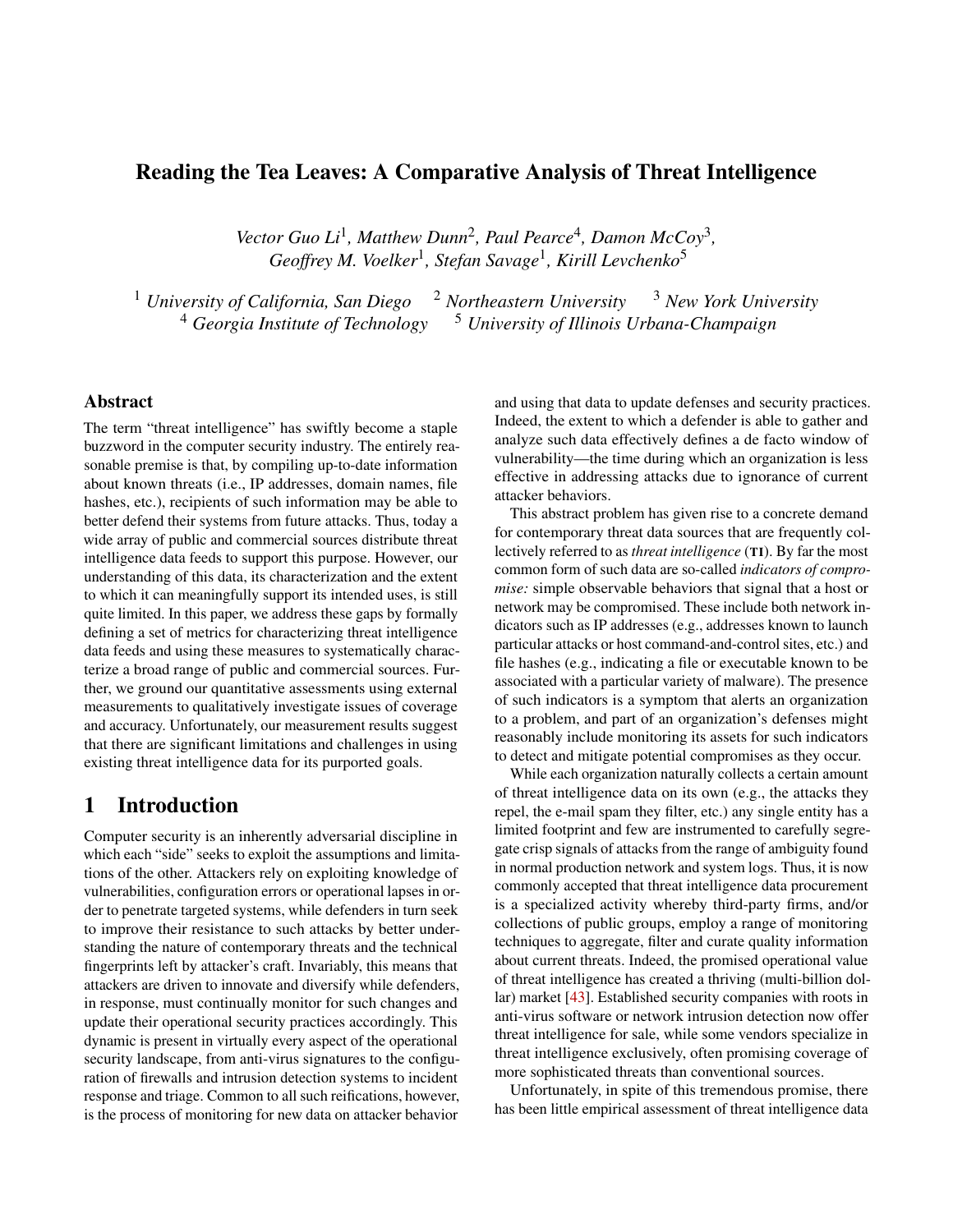or even a consensus about what such an evaluation would entail. Thus, consumers of TI products have limited means to compare offerings or to factor the cost of such products into any model of the benefit to operational security that might be offered.

This issue motivates our work to provide a grounded, empirical footing for addressing such questions. In particular, this paper makes the following contributions:

- ❖ We introduce a set of basic *threat intelligence metrics* and describe a methodology for measuring them, notably: Volume, Differential Contribution, Exclusive Contribution, Latency, Coverage and Accuracy.
- ❖ We analyze 47 distinct IP address TI sources covering six categories of threats and 8 distinct malware file hash TI sources, and report their metrics.
- ❖ We demonstrate techniques to evaluate the accuracy and coverage of certain categories of TI sources.
- ❖ We conduct the analyses in two different time periods two years apart, and demonstrate the strong consistency between the findings.

From our analysis, we find that while a few TI data sources show significant overlap, most do not. This result is consistent with the hypothesis advanced by [\[42\]](#page-16-1) that different kinds of monitoring infrastructure will capture different kinds of attacks, but we have demonstrated it in a much broader context. We also reveal that underlying this issue are broader limitations of TI sources in terms of coverage (most indicators are unique) and accuracy (false positives may limit how such data can be used operationally). Finally, we present a longitudinal analysis suggesting that these findings are consistent over time.

## 2 Overview

The threat intelligence data collected for our study was obtained by subscribing to and pulling from numerous public and private intelligence sources. These sources ranged from simple blacklists of bad IPs/domains and file hashes, to rich threat intelligence exchanges with well labeled and structured data. We call each item (e.g., IP address or file hash) an *indicator* (after *indicator of compromise*, the industry term for such data items).

In this section we enumerate our threat intelligence sources, describe each source's structure and how we collected it, and then define our measurement metrics for empirically measuring these sources. When the source of the data is public, or when we have an explicit agreement to identify the provider, we have done so. However, in other cases, the data was provided on the condition of anonymity and we restrict ourself to describing the nature of the provider, but not their identity. All of our private data providers were appraised of the nature of our research, its goals and the methodology that we planned to employ.

## 2.1 Data Set and Collection

We use several sources of **TI** data for our analysis:

Facebook ThreatExchange (FB) [\[17\]](#page-16-2). This is a closedcommunity platform that allows hundreds of companies and organizations to share and interact with various types of labeled threat data. As part of an agreement with Facebook, we collected all its data that it shared broadly. In subsequent analyses, sources with prefix "FB" indicate a unique contributor on the Facebook ThreatExchange.

Paid Feed Aggregator (PA). This is a commercial paid threat intelligence data aggregation platform. It contains data collected from over a hundred other threat intelligence sources, public or private, together with its own threat data. In subsequent analyses all data sources with prefix "PA" are from unique data sources originating from this aggregator.

Paid IP Reputation Service. This commercial service provides an hourly-updated blacklist of known bad IP addresses across different attack categories.

Public Blacklists and Reputation Feeds. We collected indicators from public blacklists and reputation data sources, including well-known sources such as AlienVault [\[3\]](#page-15-0), Badips [\[5\]](#page-15-1), Abuse.ch [\[1\]](#page-15-2) and Packetmail [\[28\]](#page-16-3).

Threat Intelligence indicators include different types of data, such as IP address, malicious file hash, Domain, URL, etc. In this paper, we focus our analysis on sources that provide IP addresses and file hashes, as they are the most prevalent data types in our collection.

We collect data from all sources on an hourly basis. However, both the Facebook ThreatExchange and the Paid Feed Aggregator change their members and contributions over time, creating irregular collection periods for several of the sub-data sources. Similarly, public threat feeds had varying degrees of reliability, resulting in collection gaps. In this paper, we use the time window from December 1, 2017 to July 20, 2018 for most of the analyses, as we have the largest number of active sources during this period. We eliminated duplicates sources (e.g., sources we collected individually and also found in the Paid Aggregator) and sub-sources (a source that is a branch of another source). We further break IP sources into separate categories and treat them as individual feeds, as shown in Section [3.](#page-3-0) This filtering leaves us with 47 IP feeds and 8 malware file hash feeds.

The ways each TI source collects data varies, and in some cases the methodology is unknown. For example, Packetmail IPs and Paid IP Reputation collect threat data themselves via honeypots, analyzing malware, etc. Other sources, such as Badips or the Facebook ThreatExchange, collect their indicators from general users or organizations—e.g., entities may be attacked and submit the indicators to these threat intelligence services. These services then aggregate the data and report it to their subscribers. Through this level of aggregation the precise collection methodologies and data providence can be lost.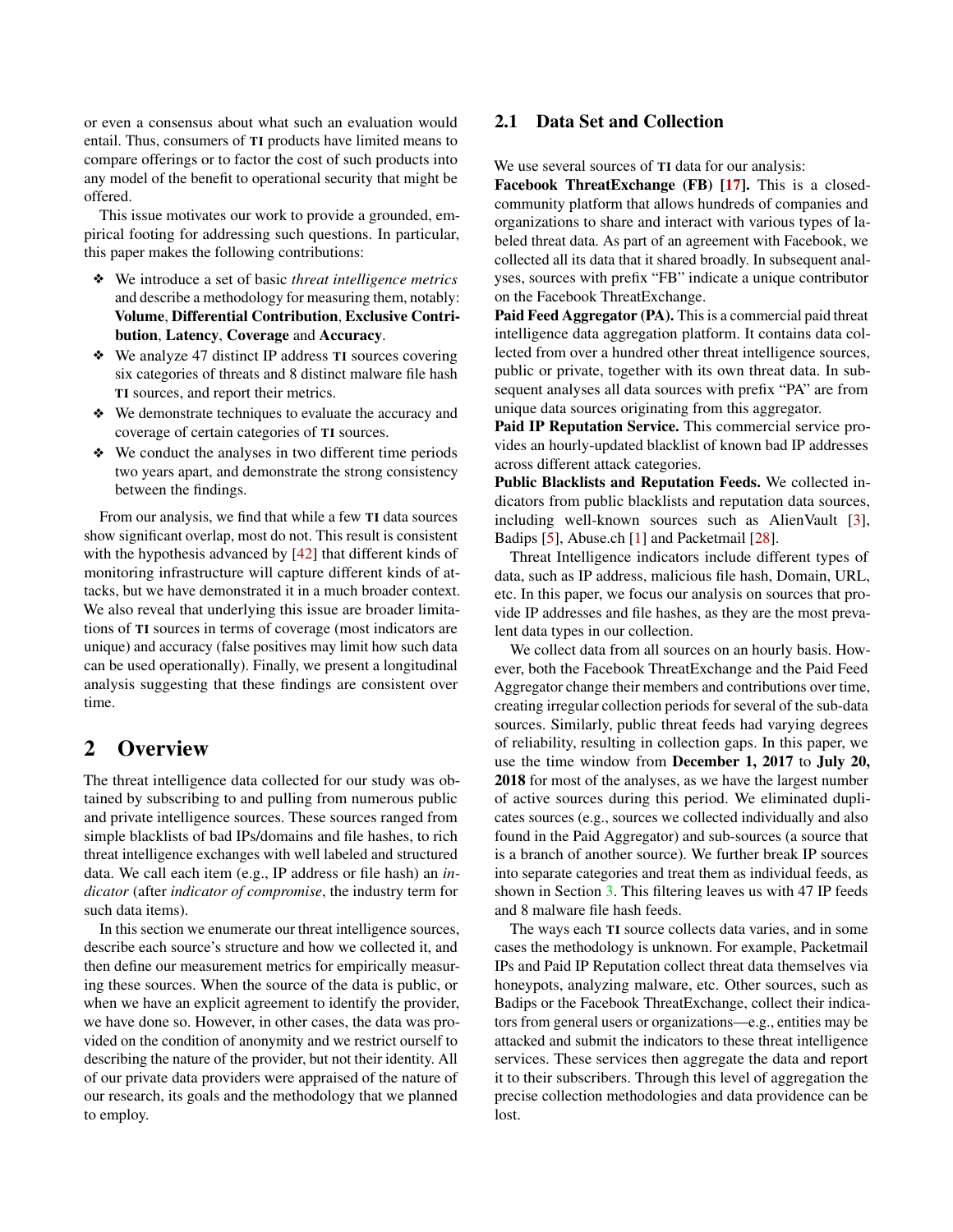## <span id="page-2-0"></span>2.2 Data Source Structure

TI sources in our corpus structure and present data in different ways. Part of the challenge in producing cross-dataset metrics is normalizing both the structure of the data as well as its *meaning*. A major structural difference that influences our analysis occurs between data sources that provide data in *snapshots* and data sources that provide *events*.

Snapshot. Snapshot feeds provide periodic snapshots of a set of indicators. More formally, a snapshot is a set of indicators that is a function of time. It defines, for a given point in time, the set of indicators that are members of the data source. Snapshot feeds imply *state*: at any given time, there is a set of indicators that are *in* the feed. A typical snapshot source is a published list of IPs periodically updated by its maintainer. For example, a list of command-and-control IP addresses for a botnet may be published as a snapshot feed subject to periodic updates.

All feeds of file hashes are snapshots and are *monotonic* in the sense that indicators are only added, not removed, from the feed. Hashes are a proxy for the file content, which does not change (malicious file content will not change to benign in the future).

Event. In contrast, event feeds report newly discovered indicators. More formally, an event source is a set of indicators that is a function of a time *interval.* For a given time interval, the source provides a set of indicators that were seen or discovered in that time interval. Subscribers of these feeds query data by asking for new indicators added in a recent time window. For example, a user might, once a day, request the set of indicators that appeared in the last 24 hours.

This structural difference is a major challenge when evaluating feeds comparatively. We need to normalize the difference to make a fair comparison, especially for IP feeds. From a TI consumer's perspective, an *event* feed does not indicate when an indicator will expire, so it is up to the consumer to act on the age of indicators. Put another way, the expiration dates of indicators are decided by how users query the feed: if a user asks for the indicators seen in the last 30 days when quering data, then there is an implicit 30-day valid time window for these indicators.

In this paper, we choose a 30-day valid period for all the indicators we collected from event feeds—the same valid period used in several snapshot feeds, and also a common query window option offered by event feeds. We then convert these event feeds into snapshot feeds and evaluate all of them in a unified fashion.

### <span id="page-2-1"></span>2.3 Threat Intelligence Metrics

The aim of this work is to develop *threat intelligence metrics* that allow a TI consumer to compare threat intelligence sources and reason about their fitness for a particular purpose. To this end, we propose six concrete metrics: *Volume*, *Differential contribution*, *Exclusive contribution*, *Latency*, *Accuracy* and *Coverage*.

✧ Volume. We define the *volume* of a feed to be the total number of indicators appearing in a feed over the measurement interval. Volume is the simplest TI metric and has an established history in prior work [\[21](#page-16-4)[,23,](#page-16-5)[24,](#page-16-6)[30,](#page-16-7)[35,](#page-16-8)[36,](#page-16-9)[42\]](#page-16-1). It is also useful to study the daily *rate* of a feed, which quantifies the amount of data appearing in a feed on a daily basis.

*Rationale*: To a first approximation, volume captures how much information a feed provides to the consumer. For a feed without false positives (see *accuracy* below), and if every indicator has equal value to the consumer, we would prefer a feed of greater volume to a feed of lesser volume. Of course, indicators do not all have the same value to consumers: knowing the IP address of a host probing the entire Internet for decades-old vulnerabilities is less useful than the address of a scanner targeting organizations in your sector looking to exploit zero-day vulnerabilities.

✧ Differential contribution. The *differential contribution* of one feed with respect to another is the number of indicators in the first that are not in the second during the same measurement period. We define differential contribution relative to the size of the first feed, so that the differential contribution of feed *A* with respect to feed *B* is  $Diff_{A,B} = |A \setminus B|/|A|$ . Thus,  $Diff_{A,B} = 1$  indicates that the two feeds have no elements in common, and  $\text{Diff}_{A,B} = 0$  indicates that every indicator in *A* also appears in *B*. It is sometimes useful to consider the complement of differential contribution, namely the normalized *intersection* of *A* in *B*, given by  $Int_{A,B} = |A ∩ B| / |A| = 1 - Diff_{A,B}.$ 

*Rationale*: For a consumer, it is often useful to know how many *additional* indicators a feed offers relative to one or more feeds that the consumer has already. Thus, if a consumer already has feed *A* and is considering paying for feed *B*, then Diff*A*,*<sup>B</sup>* indicates how many new indicators feed *A* will provide.

✧ Exclusive contribution. The *exclusive contribution* of a feed with respect to a set of other feeds is the proportion of indicators unique to a feed, that is, the proportion of indicators that occur in the feed but no others. Formally, the exclusive contribution of feed *A* is defined as  $\text{Uniq}_{A,B}$  =  $|A \setminus \bigcup_{B \neq A} B|/|A|$ . Thus,  $\text{Uniq}_{A,B} = 0$  means that every element of feed *A* appears in some other feeds, while  $\text{Uniq}_{A,B} = 1$ means no element of *A* appears in any other feed.

*Rationale*: Like differential contribution, exclusive contribution tells a TI consumer how much of a feed is different. However, exclusive contribution compares a feed to all other feeds available for comparison, while differential contribution compares a feed to just another feed. From a TI consumer's perspective, exclusive contribution is a general measure of a feed's unique value.

 $\Diamond$  Latency. For an indicator that occurs in two or more feeds, its *latency* in a feed is the elapsed time between its first appearance in any feed and its appearance in the feed in question. In the feed where an indicator first appeared, its latency is zero. For all other feeds, the latency indicates how much later the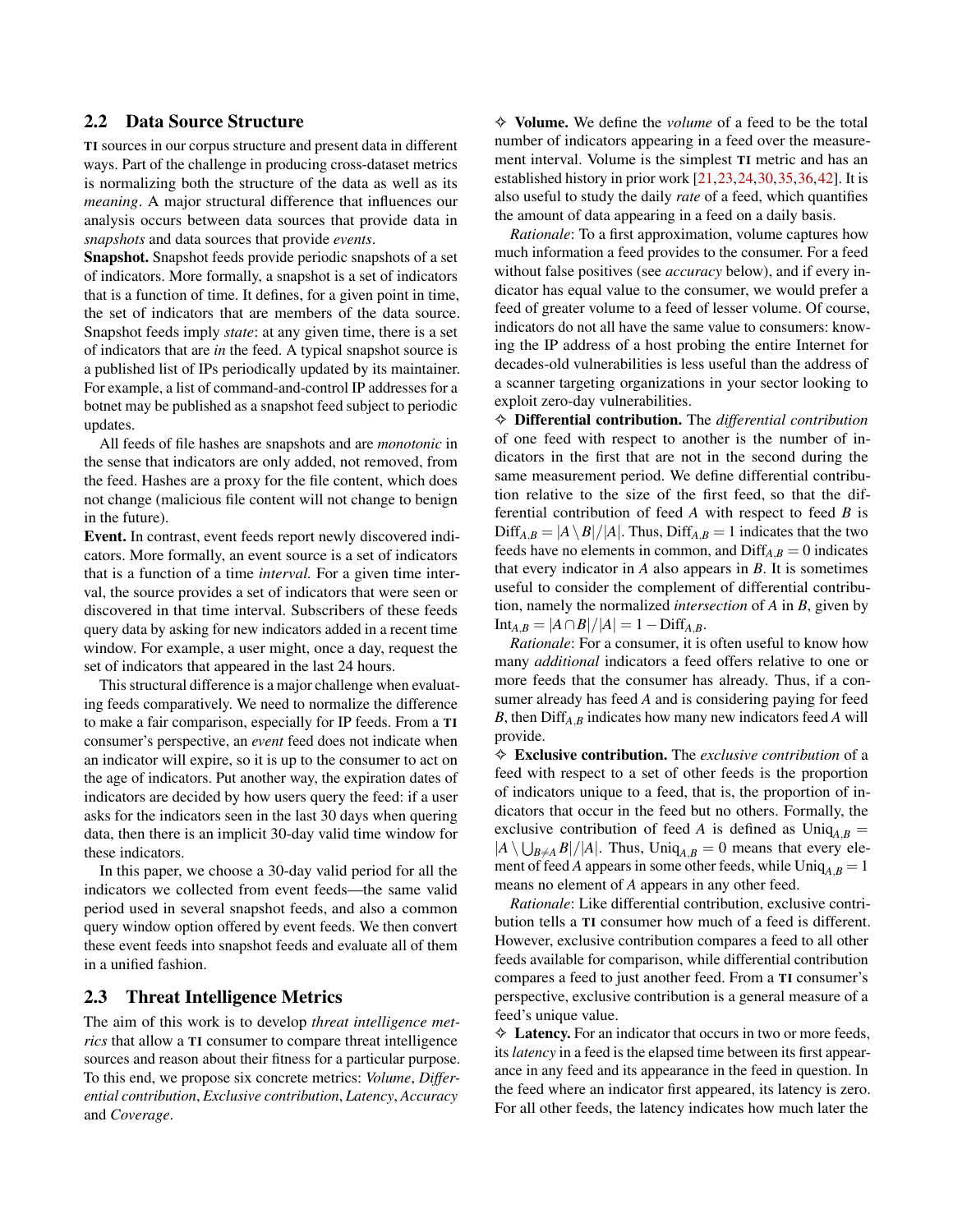same indicators appears in those feeds. Taster's Choice [\[30\]](#page-16-7) referred to latency as *relative first appearance time*. (We find the term *latency* to be more succinct without loss of clarity.) Since latency is defined for one indicator, for a feed it makes sense to consider statistics of the distribution of indicator latencies, such as the median indicator latency.

*Rationale*: Latency characterizes how quickly a feed includes new threats: the sooner a feed includes a threat, the more effective it is at helping consumers protect their systems. Indeed, several studies report on the impact of feed latency on its effectiveness at thwarting spam [\[10,](#page-15-3) [32\]](#page-16-10).

The metrics above are defined without regard for the *meaning* of the indicators in a feed. We can calculate the volume of a single feed or the differential contribution of one feed with respect to another regardless of what the feed purports to contain. While these metrics are easy to compute, they do little to tell us about the fitness of a feed for a particular purpose. For this, we need to consider the meaning or purpose of the feed data, as advertised by the feed provider. We define the following two metrics.

✧ Accuracy. The *accuracy* of a feed is the proportion of indicators in a feed that are correctly included in the feed. Feed accuracy is analogous to *precision* in Information Retrieval. This metric presumes that the description of the feed is welldefined and describes a set of elements that should be in the feed given perfect knowledge. In practice, we have neither perfect knowledge nor a perfect description of what a feed should contain. In some cases, however, we can construct a set *A* <sup>−</sup> of elements that should definitely not be in a feed *A*. Then  $Acc_A \leq |A \setminus A^-|/|A|$ .

*Rationale*: The accuracy metric tells a TI consumer how many false positives to expect when using a feed, and, therefore, dictates how a feed can be used. For example, if a consumer automatically blocks all traffic to IP addresses appearing in a feed, then false positives may cause disruption in an enterprise by blocking traffic to legitimate sites. On the other hand, consumers may tolerate some false positives if a feed is only used to gain additional insight during an investigation.

✧ Coverage. The *coverage* of a feed is the proportion of the intended indicators contained in a feed. Feed coverage is analogous to *recall* in Information Retrieval. Like accuracy, coverage presumes that the description of the feed is sufficient to determine which elements should be in a feed, given perfect knowledge. In some cases, it is possible to construct a set *A* + of elements that should be in a feed. We can then upper-bound the coverage  $Cov_A \leq |A|/|A^+|$ .

*Rationale*: For a feed consumer who aims to obtain complete protection from a specific kind of threat, coverage is a measure of how much protection a feed will provide. For example, an organization that wants to protect itself from a particular botnet will want to maximize its coverage of that botnet's command-and-control servers or infection vectors.

In the following two sections, we use these metrics to evaluate two types of TI: IP address feeds and file hash feeds.

# <span id="page-3-0"></span>3 IP Threat Intelligence

One of the most common forms of TI are feeds of IP addresses considered malicious, suspicious, or otherwise untrustworthy. This type of threat intelligence dates back at least to the early spam and intrusion detection blacklists, many of which are still active today such as SpamhausSBL [\[40\]](#page-16-11), CBL [\[8\]](#page-15-4) and SORBS [\[39\]](#page-16-12). Here, we apply the metrics described above to quantify the differences between 47 different IP address TI feeds.

#### 3.1 Feed Categorization

IP address TI feeds have different meanings, and, therefore, purposes. To meaningfully compare feeds to each other, we first group feeds into *categories* of feeds whose indicators have the same intended meaning. Unfortunately, there is no standard or widely accepted taxonomy of IP TI feeds. To group feeds into semantic categories, we use metadata associated with the feed as well as descriptions of the feed provided by the producer, as described below.

Metadata. Some feeds provide category information with each indicator as metadata. More specifically, all of the Paid Aggregator feeds, Alienvault IP Reputation and Paid IP Reputation include this category metadata. In this case, we use its pre-assigned category in the feed. Facebook ThreatExchange feeds do not include category information in the metadata, but instead provide a descriptive phrase with each indicator. We then derive its category based on the description.

Feed description. For feeds without metadata, we rely on online descriptions of each feed, where available, to determine its semantic category. For example, the website of feed Nothink SSH [\[27\]](#page-16-13) describes that the feed reports brute-force login attempts on its corresponding honeypot, which indicates the feed belongs to brute-force category.

We grouped our IP feeds into categories derived from the information above. In this work, we analyze six of the most prominent categories:

- Scan: Hosts doing port or vulnerability scans.
- Brute-force: Hosts making brute force login attempts.
- Malware: Malware C&C and distribution servers.
- Exploit: Hosts trying to remotely exploit vulnerabilities.
- Botnet: Compromised hosts belonging to a botnet.
- Spam: Hosts that sent spam or should not originate email.

Table [1](#page-4-0) lists the feeds, grouped by category, used in the rest of this section. The symbols  $\bigcirc$  and  $\bigtriangleup$  before the feed name indicate whether the feed is a snapshot feed or an event feed, respectively (see Section [2.2\)](#page-2-0). All data was collected during our measurement period, December 1st, 2017 to July 20th, 2018. Note that a few feeds, like Paid IP Reputation, appear in multiple categories. In these feeds, indicators are associated with different categories via attached metadata. We split these feeds into multiple virtual feeds each containing indicators belonging to the same category.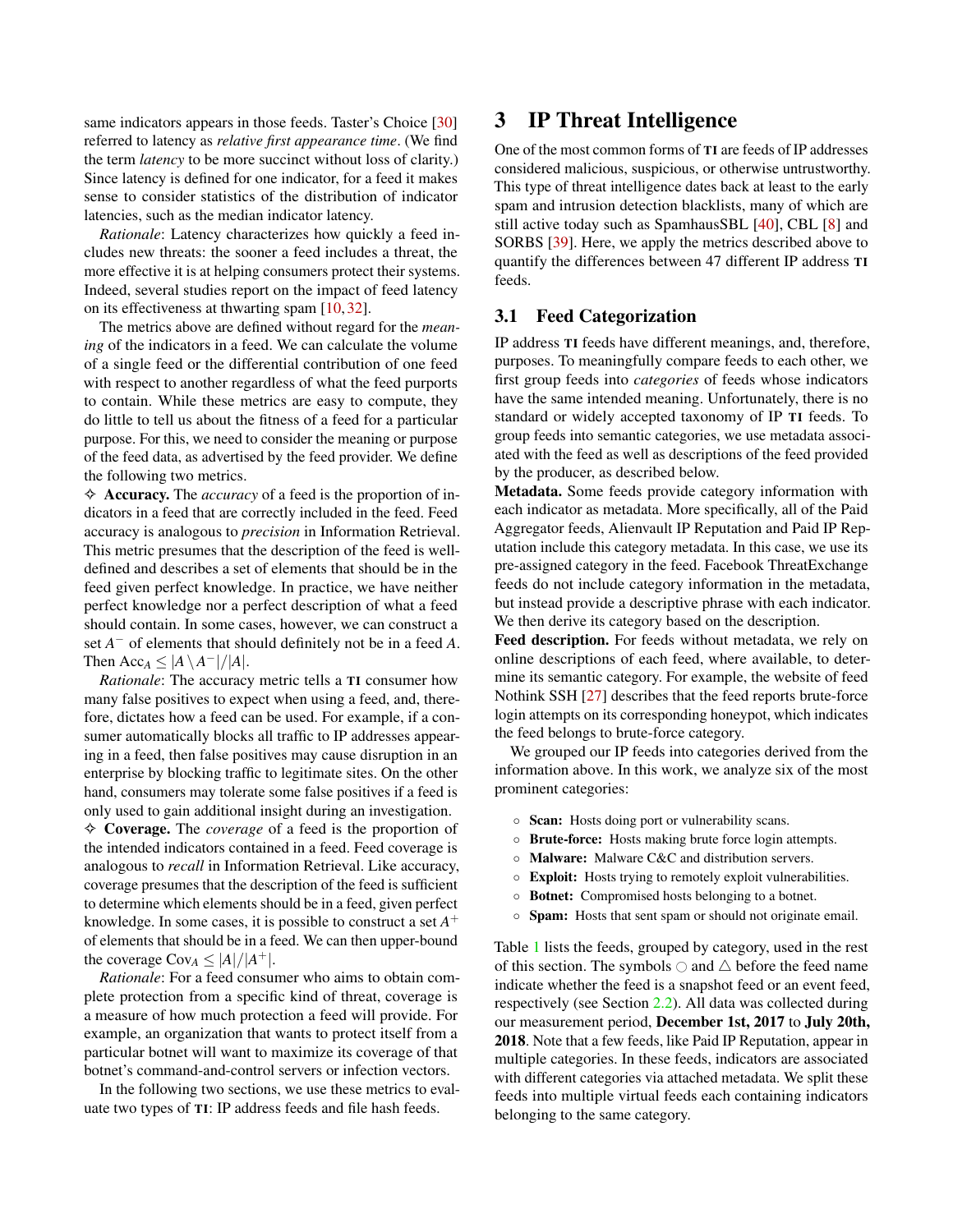## <span id="page-4-1"></span>3.2 Volume

Volume is one of the oldest and simplest TI metrics representing how informative each data source is. Table [1](#page-4-0) shows the total number of unique IP addresses collected from each feed during the measurement period, under column *Volume*. Feeds are listed in order of decreasing volume, grouped by category. The numbers we show are after the removal of invalid entries identified by the sources themselves. Column *Avg. Rate* shows the average number of new IPs we received per day, and *Avg. Size* lists the average daily working set size of each feed, that is, the average size of the snapshot.

✦ Finding: Feeds vary dramatically in volume. Within every category, big feeds can contain orders of magnitude more data than small feeds. For example, in the scan category, we saw over 361,004 unique IP addresses in DShield IPs but only 1,572 unique addresses in PA Analyst in the same time period. Clearly, volume is a major differentiator for feeds.

Average daily rate represents the amount of new indicators collected from a feed each day. Some feeds may have large volume but low daily rates, like Feodo IP Blacklist in the malware category. This means most indicators we get from that feed are old data present in the feed before our measurement started. On the other hand, the average rate of a feed could be greater than the volume would suggest, like Nothink SSH in the brute-force category. This is due to the fact that indicators can be added and removed multiple times in a feed. In general, IP indicators tend to be added in a feed only once: 37 among 47 IP feeds have over 80% of their indicators appearing only once, and 30 of them have this rate over 90%. One reason is that some snapshot feeds maintain a valid period for each indicator, as we found in all *PA* feeds where the expiration date of each indicator is explicitly recorded. When the same indicator is discovered again by a feed before its expiration time, the feed will just extend its expiration date, so this occurrence will not be captured if we simply subtract the old data from the newly collected data to derive what is added on a day. For event feeds and snapshot feeds in *PA* where we can precisely track every occurrence of each indicator, we further examed data occurrence frequency and still found that the vast majority of IPs in feeds only occurred once—an observation that relates to the dynamics of cyber threats themselves.

Nothink SSH, as we mentioned above, is a notable exception. It has over 64% of its indicators appearing 7 times in our data set. After investigating, we found that this feed posts all its previous data at the end of every month, behavior very likely due to the feed provider instead of the underlying threats.

The working set size defines the daily average amount of indicators users need to store in their system to use a feed (the storage cost of using a feed). The average working set size is largely decided by the valid period length of the indica-

<span id="page-4-0"></span>Table 1. IP TI feeds used in the study. A  $\bigcirc$  denotes a *snapshot feed* and  $\triangle$  indicates an *event feed* (Section [2.2\)](#page-2-0). *Volume* is the total number of IPs collected during our measurement period. *Exclusive* is the exclusive contribution of each feed (Section [3.4\)](#page-5-0). *Avg. Rate* is the number of average daily new IPs added in the feed (Section [3.6\)](#page-7-0), and *Avg. Size* is the average working set size of each feed (Section [3.2\)](#page-4-1).

| Feed                                        | Volume  | Exclusive | Avg. Rate | Avg. Size |
|---------------------------------------------|---------|-----------|-----------|-----------|
| <b>Scan Feeds</b>                           |         |           |           |           |
| $\bigcirc$ PA AlienVault IPs <sup>1</sup>   | 425,967 | 48.6%     | 1,359     | 128,821   |
| $\triangle$ DShield IPs                     | 361,004 | 31.1%     | 1,556     | 69,526    |
| $\bigcirc$ PA Packetmail ramnode            | 258,719 | 62.0%     | 870       | 78,974    |
| $\triangle$ Packetmail IPs                  | 246,920 | 48.6%     | 942       | 29,751    |
| $\bigcirc$ Paid IP Reputation               | 204,491 | 75.6%     | 1,362     | 8,756     |
| ○ PA Lab Scan                               | 169,078 | 63.1%     | 869       | 9,775     |
| ○ PA Snort BlockList                        | 19,085  | 96.3%     | 56        | 4,000     |
| $\triangle$ FB Aggregator <sub>1</sub>      | 6,066   | $71.3\%$  | 24        | 693       |
| $\bigcirc$ PA Analyst                       | 1,572   | 34.5%     | 6.3       | 462       |
| <b>Botnet Feeds</b>                         |         |           |           |           |
| $\bigcirc$ PA Analyst                       | 180,034 | 99.0%     | 697       | 54,800    |
| $\bigcirc$ PA CI Army                       | 103,281 | 97.1%     | 332       | 30,388    |
| $\bigcirc$ Paid IP Reputation               | 77,600  | 99.9%     | 567       | 4,278     |
| $\bigcirc$ PA Botscout IPs                  | 23,805  | 93.8%     | 81        | 7,180     |
| ◯ PA VoIP Blacklist                         | 10,712  | 88.0%     | 40        | 3,633     |
| ◯ PA Compromised IPs                        | 7,679   | 87.0%     | 21        | 2,392     |
| ◯ PA Blocklist Bots                         | 4,179   | 80.7%     | 16        | 1,160     |
| $\bigcirc$ PA Project Honeypot              | 2,600   | 86.5%     | 8.5       | 812       |
| <b>Brute-force Feeds</b>                    |         |           |           |           |
| $\triangle$ Badips SSH                      | 542,167 | 84.1%     | 2,379     | 86,677    |
| $\triangle$ Badips Badbots                  | 91,553  | 70.8%     | 559       | 17,577    |
| $\bigcirc$ Paid IP Reputation               | 89,671  | 52.8%     | 483       | 3,705     |
| ○ PA Brute-Force                            | 41,394  | 92.1%     | 138       | 14,540    |
| $\triangle$ Badips Username Notfound 37,198 |         | 54.2%     | 179       | 3662.8    |
| $\triangle$ Haley SSH                       | 31,115  | 43.6%     | 40        | 1,224     |
| $\triangle$ FB Aggregator <sub>2</sub>      | 22,398  | 77.3%     | 74        | 2,086     |
| $\triangle$ Nothink SSH                     | 20,325  | 62.7%     | 224       | 12,577    |
| $\triangle$ Dangerrulez Brute               | 10,142  | 4.88%     | 37        | 1,102     |
| <b>Malware Feeds</b>                        |         |           |           |           |
| $\bigcirc$ Paid IP Reputation               | 234,470 | 99.1%     | 1,113     | 22,569    |
| $\triangle$ FB Malicious IPs                | 30,728  | 99.9%     | 129       | 3,873     |
| ◯ Feodo IP Blacklist                        | 1,440   | 47.7%     | 1.3       | 1,159     |
| ○ PA Lab Malware                            | 1,184   | 84.6%     | 3.5       | 366       |
| $\triangle$ Malc0de IP Blacklist            | 865     | 61.0%     | 2.9       | 86.6      |
| $\bigcirc$ PA Bambenek C2 IPs               | 785     | 92.1%     | 3.4       | 97.9      |
| ○ PA SSL Malware IPs                        | 676     | 53.9%     | 2.9       | 84.0      |
| $\bigcirc$ PA Analyst                       | 492     | 79.8%     | 2.1       | 149       |
| $\bigcirc$ PA Abuse.ch Ransomware           | 256     | 7.03%     | 1.6       | 117       |
| ○ PA Mal-Traffic-Anal                       | 251     | 60.5%     | 0.9       | 72        |
| ○ Zeus IP Blacklist                         | 185     | 49.1%     | 0.5       | 101       |
| <b>Exploit Feeds</b>                        |         |           |           |           |
| $\triangle$ Badips HTTP                     | 305,020 | 97.6%     | 1,592     | 22,644    |
| $\triangle$ Badips FTP                      | 285,329 | 97.5%     | 1,313     | 27,601    |
| $\triangle$ Badips DNS                      | 46,813  | 99.3%     | 231       | 4,758     |
| $\triangle$ Badips RFI                      | 3,642   | 91.4%     | 16        | 104       |
| $\triangle$ Badips SQL                      | 737     | 79.5%     | 4.4       | 99.2      |
| <b>Spam Feeds</b>                           |         |           |           |           |
| $\bigcirc$ Paid IP Reputation               | 543,583 | 99.9%     | 3,280     | 6,551     |
| $\triangle$ Badips Postfix                  | 328,258 | 90.5%     | 842       | 27,951    |
| $\triangle$ Badips Spam                     | 302,105 | 89.3%     | 1,454     | 30,197    |
| ○ PA Botscout IPs                           | 14,514  | 89.3%     | 49        | 4,390     |
| $\bigcirc$ Alienvault IP Reputation         | 11,292  | 96.6%     | 48        | 1,328     |

tors, controlled either by the feed (snapshot feeds) or the user (event feeds). The longer the valid period is, the larger the working set will be. Different snapshoot feeds have different choices for this valid period: PA AlienVault IPs in the scan category sets a 90-day valid period for every indicator added to the feed, while PA Abuse.ch Ransomware uses a 30-day period. Although we do not know the data expiration mechanism used by snapshot feeds other than *PA* feeds, as there is no related information recorded, we can still roughly estimate this by checking the *durations* of their indicators—the time

<span id="page-4-2"></span><sup>&</sup>lt;sup>1</sup>This feed is aggregated by *PA* from Alienvault OTX, the Alienvault IP Reputation is the public reputation feed we collected from AlienVault directly. They are different feeds.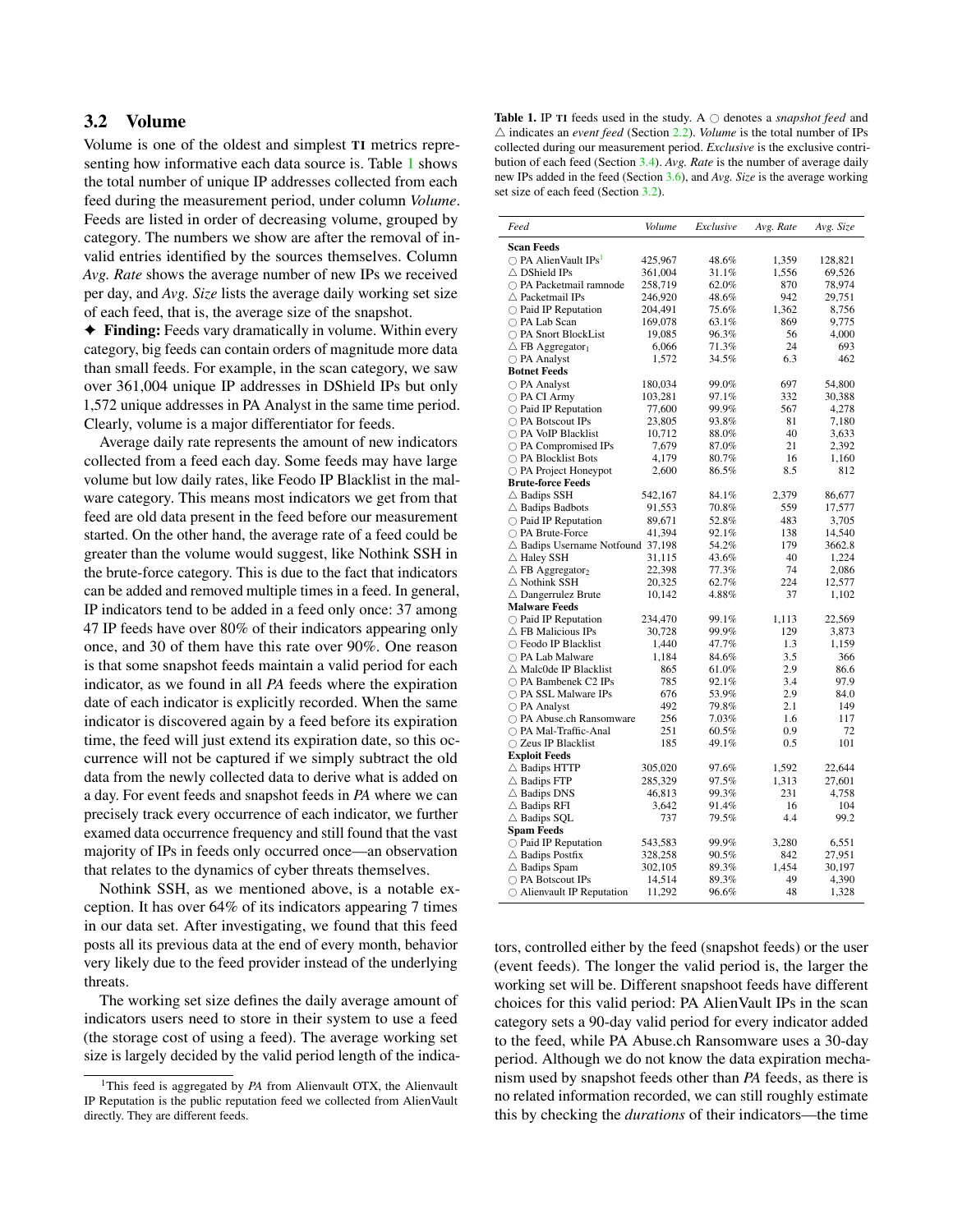<span id="page-5-1"></span>

Figure 1. Feed intersection for all IP feeds. Each row/column represents a feed, shown in the same order as Table [1.](#page-4-0) Darker (more saturated) colors indicate greater intersection.

between an indicator being added and being removed. Four Paid IP Reputation feeds have more than 85% of durations shorter than 10 days, while the one in the malware category has more than 40% that span longer than 20 days. Feodo IP Blacklist has over 99% of its indicators valid for our entire measurement period, while over 70% of durations in the Zeus IP Blacklist are less than 6 days. We did not observe a clear pattern regarding how each snapshot feed handles the expiration of indicators.

## <span id="page-5-2"></span>3.3 Differential Contribution and Intersection

The differential contribution metric measures the number of indicators in one feed that are not in another. Equivalently, we can consider the intersection of two feeds, which is the number of elements in one feed that are present in the other, normalized by the size of the first:  $|A \cap B|/|A|$ . Figure [1](#page-5-1) shows the intersection relationship of all feeds in the study. Each cell in the matrix represents the number of elements in both feeds, normalized by the size of the feed spanning the rows on the table. That is, *A*, in the expression above, ranges over rows, and *B* over columns of the matrix. Darker (more saturated) colors indicate greater intersection. Comparisons of feeds within a category are shaded red and comparisons of feeds between different categories are shaded blue. Note that the matrix is asymmetric, because, in general,  $|A \cap B|/|A| \neq |A \cap B|$  $B|/|B|$ . Elements of the matrix are in the same order as in Table [1.](#page-4-0)

✦ Finding: Feeds in scan and brute-force categories have higher pairwise intersections: Half of the pairwise intersection

rates in two categories are greater than 5%. The scan category has 29 out of 72 pairs (excluding self comparisons) with an intersection rate larger than 10%, and the same case occurred in 19 out of 72 pairs in the brute-force category.

On the other side, feeds in the botnet, exploit, malware and spam category do not share much data between each other: all 4 categories have more than three-quarters of pairwise intersection rates less than 1%. A few big feeds in these categories can share a significant amount of data with some small feeds in the same category—a characteristic that appears as a dark vertical line within its category in Figure [1.](#page-5-1) Paid IP Reputation in the malware category, for example, shares over 30% of 6 other malware feeds. But the intersections among the vast majority of feeds in these 4 categories are low. This finding is consistent with prior work  $[26, 42]$  $[26, 42]$  $[26, 42]$ , but we provide a more comprehensive view regarding different categories.

Figure [1](#page-5-1) also shows the relation between feeds across different categories. We can clearly see a relation between scan and brute-force feeds: multiple scan feeds have non-trivial intersection with feeds in the brute-force category. In fact, 23.1% of all 760,263 brute-force IPs we collected are also included by scan feeds in our dataset. There are also three botnet feeds—PA CI Army, PA VoIP Blacklist and PA Compromised IPs—that have over 10% of its data shared with multiple feeds in the scan category.

#### <span id="page-5-0"></span>3.4 Exclusive Contribution

Exclusive contribution represents the number of indicators in a feed that are in no other feeds. We calculate each feed's exclusive contribution among all the feeds in the same category, emphasizing their uniqueness regarding the scope of data they claim to report. Each feed's exclusive contribution is presented in Table [1](#page-4-0) in column *Exclusive*, calculated based on its volume.

 $\blacklozenge$  Finding: As we already observed in Section [3.3,](#page-5-2) botnet, exploit and spam feeds have relatively low pairwise intersections. Consequently, the feeds in these four categories have high exclusive contribution rates in general: the median exclusive contribution rates of these four categories are 90.9%, 97.5% and 90.5%, respectively. The malware category has a low median exclusive rate, since multiple small feeds have non-trivial intersection with the largest feed Paid IP Reputation, but the two largest feeds in malware both have a exclusive rate over 99%. Scan and brute-force feeds have more intersection within its category, and their exclusive rates are lower: 62.0% median rate in scan and 62.7% in bruteforce, and the top two largest feeds in both categories have an exclusive rate below 85%.

If we assume a process where a feed is more likely to have popular elements, then smaller feeds would be subsumed by larger feeds. Yet, for some small feeds like Malc0de IP Blacklist in the malware and PA Project Honeypot in the botnet categories, even though they are several orders of magnitude smaller than the largest feeds in their categories, a significant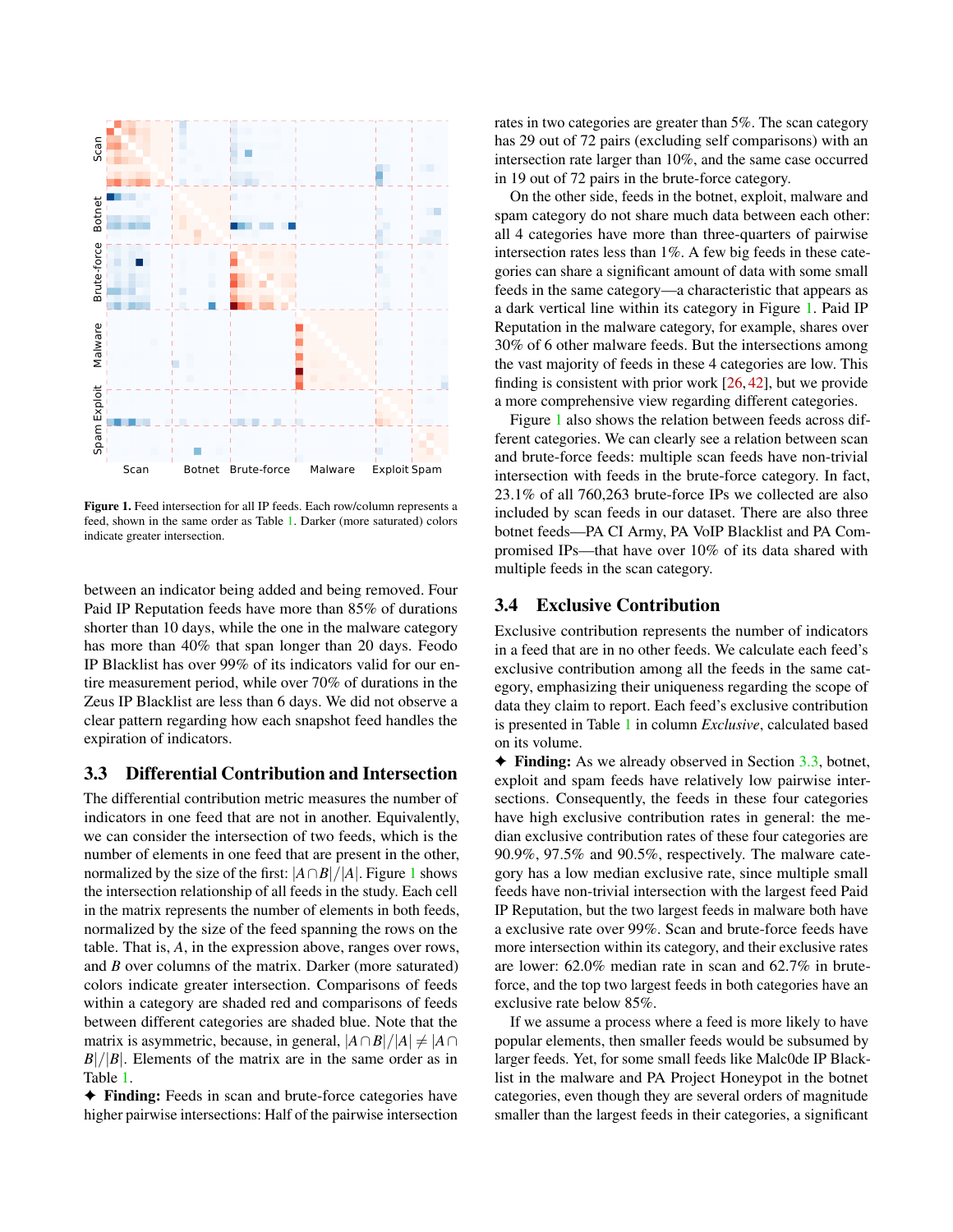<span id="page-6-0"></span>

(a) Latency distribution in scan feeds

<span id="page-6-1"></span>

(b) Latency distribution in brute-force feeds

Figure 2. Distribution of indicators' latency in scan and brute-force feeds. Each box shows the latency distribution of shared IPs in the feed calculated in hours from 25 percentile to 75 percentile, with the middle line indicating the median. ("Badips Username\*" here is the abbreviation for feed name Badips Username Notfound; "PA Packetmail Ram\*" for PA Packetmail Ramnode)

proportion of their indicators is still unique to the feed. When we aggregate the data in each category, 73% of all scan feed indicators are unique to a single feed and 88% of brute force feed indicators are unique to one feed. For other categories, over 97% of elements in the category are unique to a single feed. This result agrees with previous work that most data in threat intelligence feeds is unique [\[26,](#page-16-14) [42\]](#page-16-1).

#### <span id="page-6-2"></span>3.5 Latency

Feed latency measures how quickly a feed reports new threat indicators. The sooner a feed can report potential threats, the more valuable it is for consumers. The absolute latency of an indicator in a feed is the time from the beginning of the corresponding event until when the indicator shows up in the feed. However, it is difficult to know the actual time when an event begins from the threat intelligence data. Instead, we measure the *relative latency*, which is the delay of an indicator in one feed to be the time between its appearance in that feed and the first seen among all the feeds.

Relative latency can only be calculated for indicators that occur in at least two feeds. As discussed in Section [3.4,](#page-5-0) the number of common indicators in the botnet, malware, exploit and spam feeds is very low (fewer than 3% of elements occur in more than one feed). Relative latency calculated for these feeds is less meaningful. For this analysis, therefore, we focus

on scan and brute-force feeds.

Another issue is the time sensitivity of IP threats. An event that originated from an IP address, like scanning activity or a brute-force attack, will not last forever. If one scan feed reports an IP address today and another feed reports the same IP three months later, it would make little sense to consider them as one scanning event and label the second occurrence as being three months late. Unfortunately, there is no easy way we can clearly distinguish events from each other. Here we use a one-month window to restrict an event, assuming that the same attack from one source will not last for more than 30 days; although arbitrary, it provides a reasonably conservative threshold, and experimenting with other thresholds produced similar overall results. More specifically, we calculate relative latency by tracking the first occurrence of IPs in all feeds in a category, then recording the latency of the following occurrences while excluding ones that occur after 30 days. By just using the first appearance of each IP as the base, we avoid the uncertainty caused by multiple occurrence of indicators and different valid periods used among feeds.

Figures [2a](#page-6-0) and [2b](#page-6-1) show the relative latency distribution among feeds in the scan and brute-force categories, in hours. We focus on just those feeds that have over 10% of their data shared with others to ensure the analysis can represent the latency distribution of the overall feed. There is one feed in each category (PA Snort BlockList in scan and PA Brute-Force in brute-force) that is excluded from the figure.

✦ Finding: From the distribution boxes we can see that Paid IP Reputation in scan and Badips SSH in brute-force are the fastest feeds in their category, as they have the lowest median and 75th percentile latencies. On the other hand, PA Analyst in scan and Badips Badbots in brute-force are the slowest feeds. Figure [2a](#page-6-0) shows that all scan feeds except one have their 25th percentile latency equal to 0, indicating these feeds, across different sizes, all reported a significant portion of their shared data first. A similar case also happens in the brute-force category.

One may reasonably ask whether large feeds report data sooner than small feeds. The result shows that this is not always the case. FB  $\text{Aggregation}_1$  is the second smallest feed in our scan category, yet it is no slower than several other feeds which have over 10 times of its daily rate. Badips Badbots, on the other hand, has the second largest rate in brute-force category, but it is slower than all the other feeds in the bruteforce category. Feeds that are small in volume can still report a lot of their data first.

Another factor that could affect latency is whether feeds copy data from each other. For example, 93% of Dangerrulez Brute also appears in Badips SSH. If this is the case, we expect Dangerrulez Brute will be faster than Badips SSH on reporting their shared data. However, we compared the relative latency between just two feeds and found Badips SSH reported 88% of their shared indicators first. We further conducted this pairwise latency comparison between all feeds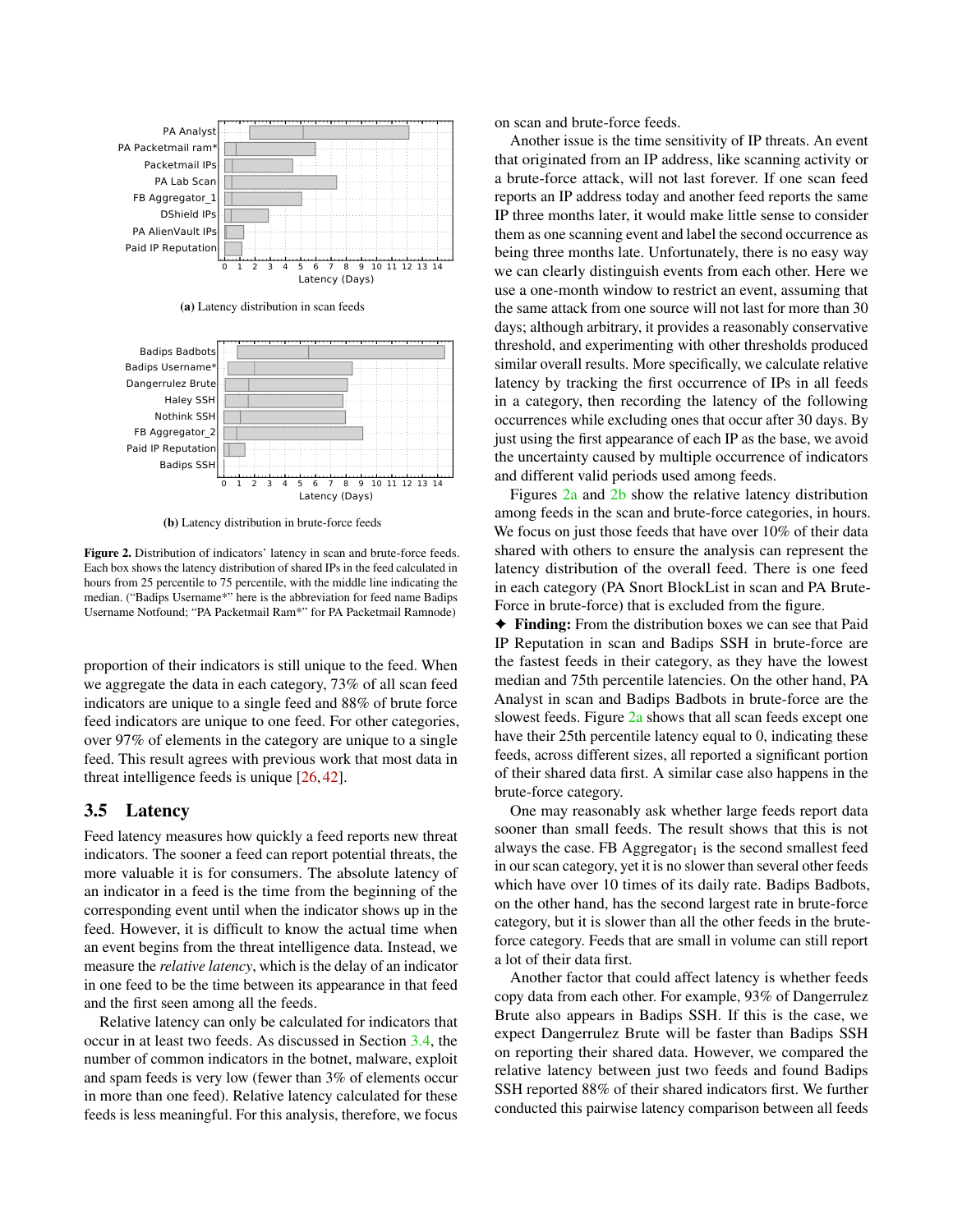<span id="page-7-1"></span>Table 2. IP TI feeds accuracy overview. *Unrt* is fraction of unroutable addresses in each feed (Section [3.6\)](#page-7-0). *Alexa Top* is the number of IPs intersected with top Alexa domain IP addresses, and *CDNs* is the number of IPs intersected with top CDN provider IP addresses.

| Feed                            | Added   | Unrt       | Alexa            | <b>CDNs</b>    |
|---------------------------------|---------|------------|------------------|----------------|
| <b>Scan Feeds</b>               |         |            |                  |                |
| PA AlienVault IPs               | 313,175 | $0.0\%$    | 1                | $\overline{0}$ |
| DShield IPs                     | 339,805 | 0.03%      | 68               | 62             |
| PA Packetmail ramnode           | 200,568 | $<,0.01\%$ | $\boldsymbol{0}$ | $\mathbf{0}$   |
| Packetmail IPs                  | 211,081 | $0.0\%$    | $\boldsymbol{0}$ | $\overline{0}$ |
| Paid IP Reputation              | 200,915 | 1.65%      | 6                | 21             |
| PA Lab Scan                     | 169,037 | $<,0.01\%$ | $\mathbf{0}$     | $\mathbf{0}$   |
| PA Snort BlockList              | 12,957  | $0.42\%$   | $\mathbf{1}$     | $\mathbf{0}$   |
| $FB$ Aggregator <sub>1</sub>    | 5,601   | 0.0%       | $\theta$         | $\theta$       |
| PA Analyst                      | 1,451   | 0.41%      | $\theta$         | $\theta$       |
| <b>Botnet Feeds</b>             |         |            |                  |                |
| PA Analyst                      | 180,034 | $<,0.01\%$ | $\boldsymbol{0}$ | $\mathbf{0}$   |
| PA CI Army                      | 76,125  | $<,0.01\%$ | $\overline{0}$   | $\overline{0}$ |
| Paid IP Reputation              | 73,710  | 1.66%      | 6                | 74             |
| PA Botscout IPs                 | 18,638  | $0.09\%$   | 1                | $\mathbf{0}$   |
| PA VoIP Blacklist               | 9,290   | 0.32%      | $\theta$         | $\theta$       |
| PA Compromised IPs              | 4,883   | $0.0\%$    | $\mathbf{0}$     | $\overline{0}$ |
| PA Blocklist Bots               | 3,594   | $0.0\%$    | $\mathbf{0}$     | $\overline{0}$ |
| PA Project Honeypot             | 1,947   | $0.0\%$    | 0                | $\theta$       |
| <b>Brute-force Feeds</b>        |         |            |                  |                |
| <b>Badips SSH</b>               | 456,605 | 0.19%      | 217              | 1              |
| <b>Badips Badbots</b>           | 91,553  | 1.04%      | 46               | 1,251          |
| Paid IP Reputation              | 87,524  | 0.03%      | $\mathbf{0}$     | 10             |
| PA Brute-Force                  | 31,555  | $0.0\%$    | $\overline{0}$   | $\overline{0}$ |
| <b>Badips Username Notfound</b> | 37,198  | $0.53\%$   | $\overline{4}$   | $\overline{0}$ |
| <b>Haley SSH</b>                | 8,784   | $0.03\%$   | $\Omega$         | $\Omega$       |
| FB Aggregator <sub>2</sub>      | 17,779  | $0.0\%$    | $\theta$         | $\theta$       |
| Nothink SSH                     | 20,325  | 1.51%      | $\overline{c}$   | $\overline{0}$ |
| Dangerrulez Brute               | 8,247   | $0.0\%$    | $\Omega$         | $\theta$       |
| <b>Malware Feeds</b>            |         |            |                  |                |
| Paid IP Reputation              | 217,073 | 0.13%      | 291              | 3,489          |
| FB Malicious IPs                | 29,840  | 2.14%      | 2                | $\mathbf{0}$   |
| Feodo IP Blacklist              | 296     | $0.0\%$    | $\theta$         | $\theta$       |
| PA Lab Malware                  | 806     | 2.85%      | $\theta$         | $\theta$       |
| Malc0de IP Blacklist            | 668     | $0.0\%$    | 8                | 11             |
| PA Bambenek C2 IPs              | 777     | 9.13%      | $\boldsymbol{0}$ | $\mathbf{0}$   |
| PA SSL Malware IPs              | 674     | $0.0\%$    | $\theta$         | $\theta$       |
| PA Analyst                      | 486     | $0.0\%$    | $\mathbf{0}$     | $\overline{0}$ |
| PA Abuse.ch Ransomware          | 256     | 3.12%      | 0                | $\overline{0}$ |
| PA Mal-Traffic-Anal             | 193     | 0.51%      | 0                | $\Omega$       |
| Zeus IP Blacklist               | 67      | $0.0\%$    | $\mathbf{1}$     | $\overline{0}$ |
| <b>Exploit Feeds</b>            |         |            |                  |                |
| <b>Badips HTTP</b>              | 305,020 | $0.67\%$   | 16               | 2,590          |
| <b>Badips FTP</b>               | 285,329 | 1.33%      | 14               | 2              |
| <b>Badips DNS</b>               | 46,813  | $0.50\%$   | 119              | 244            |
| <b>Badips RFI</b>               | 3,642   | 2.22%      | $\mathbf{0}$     | $\mathbf{0}$   |
| Badips SQL                      | 737     | 1.89%      | $\Omega$         | 1              |
| <b>Spam Feeds</b>               |         |            |                  |                |
| Paid IP Reputation              | 543,546 | 78.7%      | 1                | $\overline{0}$ |
| <b>Badips Spam</b>              | 302,105 | 0.02%      | 19               | $\overline{0}$ |
| <b>Badips Postfix</b>           | 193,674 | 1.29%      | 18               | 1              |
| PA Botscout IPs                 | 11,358  | 0.06%      | $\boldsymbol{0}$ | $\overline{0}$ |
| <b>Alienvault IP Reputation</b> | 10,414  | 0.07%      | 63               | 1,040          |
|                                 |         |            |                  |                |

in scan, brute-force and malware (since Paid IP Reputation shares non-trivial amount of data with a few small feeds in the malware category), and did not see a clear latency advantage between any two feeds. Note that this observation does *not* prove there is no data copying, since the shared data between two feeds might partially come from copying and partially from the feeds' own data collection. Furthermore, our latency analysis is at a one-hour granularity.

### <span id="page-7-0"></span>3.6 Accuracy

Accuracy measures the rate of false positives in a feed. A false positive is an indicator that data is labeled with a category to which it does not belong. For example, an IP address found in a scan feed that has not conducted any Internet scanning is one such false positive. As well, even if a given IP is in fact associated with malicious activity, if it is not unambiguously actionable (e.g., Google's DNS at 8.8.8.8 is used by malicious and benign software alike) then for many use cases it must also be treated as a false positive. False positives are problematic for a variety of reasons, but particularly because they can have adverse operational consequences. For example, one might reasonably desire to block all new network connections to and from IP addresses reported as hosting malicious activity (indeed, this use is one of the promises of threat intelligence). False positives in such feeds, though, could lead to blocking legitimate connections as well. Thus, the degree of accuracy for a feed may preclude certain use cases.

Unfortunately, determining which IPs belong in a feed and which do not can be extremely challenging. In fact, at any reasonable scale, we are unaware of any method for unambiguously and comprehensively establishing "ground truth" on this matter. Instead, in this section we report on a proxy for accuracy that provides a conservative assessment of this question. To wit, we assemble a *whitelist* of IP addresses that either should not reasonably be included in a feed, or that, if included, would cause significant disruption. We argue that the presence of such IPs in a feed are clearly false positives and thus define an upper bound on a feed's accuracy. We populate our list from three sources: unroutable IPs, IPs associated with top Alexa domains, and IPs of major content distribution networks (CDNs).

Unroutable IPs. Unroutable IPs are IP addresses that were not BGP-routable *when they first appeared* in a feed, as established by contemporaneous data in the RouteViews service [\[44\]](#page-16-15). While such IPs could have appeared in the source address field of a packet (i.e., due to address spoofing), it would not be possible to complete a TCP handshake. Feeds that imply that such an interaction took place should not include such IPs. For example, feeds in the Brute-force category imply that the IPs they contain were involved in brute-force login attempts, but this could not have taken place if the IPs are not routable. While including unroutable addresses in a feed is not, in itself, a problem, their inclusion suggests a quality control issue with the feed, casting shade on the validity of other indicators in the feed.

To allow for some delays in the feed, we check if an IP was routable at any time in the seven days prior to its first appearance in a feed, and if it had, we do not count it as unroutable. Table [2,](#page-7-1) column *Unrt*, shows the fraction of IP indicators that were not routable at any time in the seven days prior to appearing in the feed. This analysis is only conducted for the IPs that are added after our measurement started. The number of such IPs is shown in column *Added*,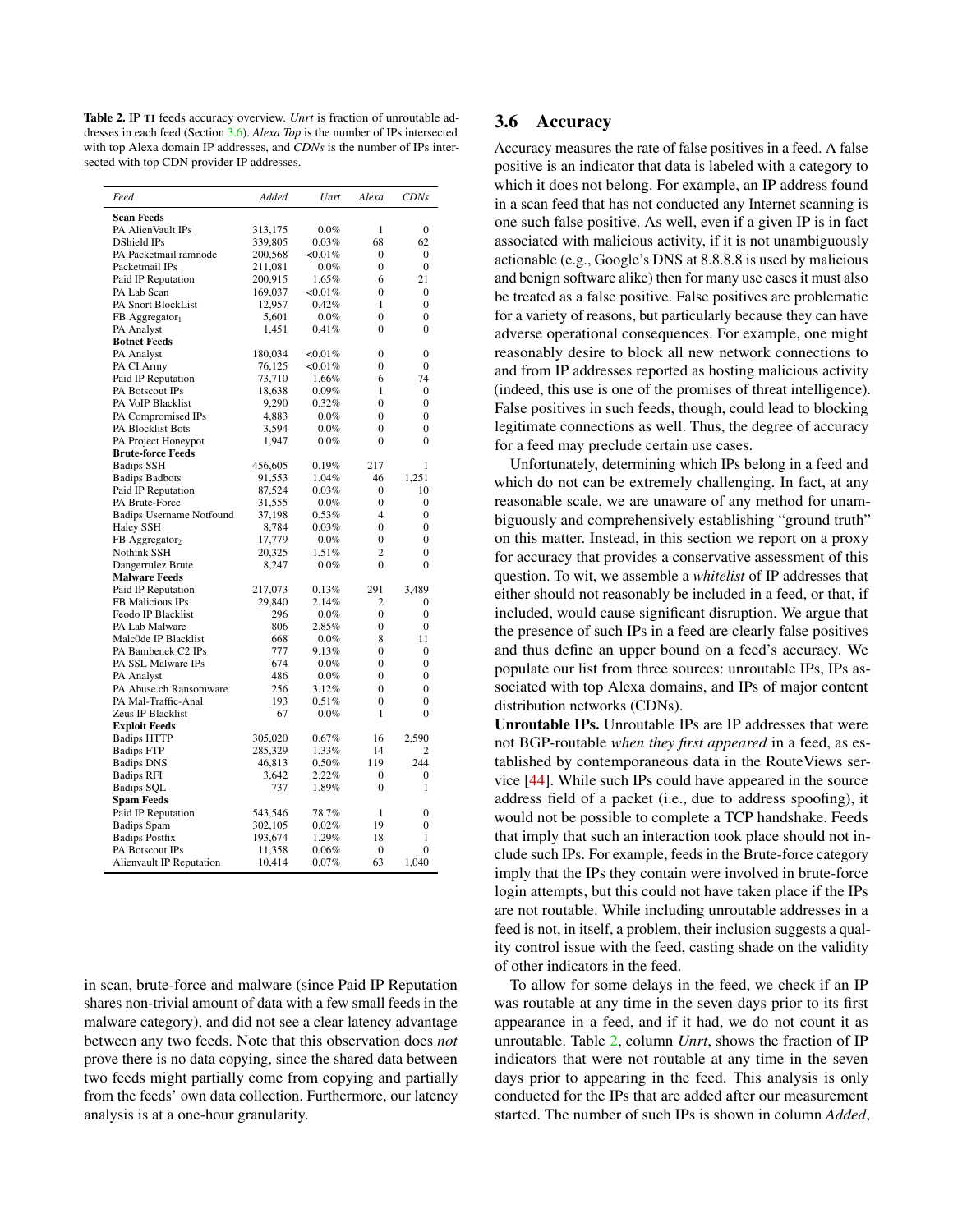and the unroutable fraction shown in *Unrt* is with respect to this number.

Alexa. Blocking access to popular Internet sites or triggering alarms any time such sites are accessed would be disruptive to an enterprise. For our analysis, we periodically collected the Alexa top 25 thousand domains (3–4 times a month) over the course of the measurement period [\[2\]](#page-15-5). To address the challenge that such lists can have significant churn [\[33\]](#page-16-16), we restrict our whitelist to hold the *intersection* of all these top 25K lists (i.e., domains that were in the top 25K every time we polled Alexa over our 8-month measurement period), which left us with 12,009 domains. We then queried DNS for the A records, NS records and MX records of each domain, and collected the corresponding IP addresses. In total, we collected 42,436 IP addresses associated with these domains. We compute the intersection of these IPs with TI feeds and show the results in column *Alexa* in Table [2.](#page-7-1)

CDNs. CDN providers serve hundreds of thousands of sites. Although these CDN services can (and are) abused to conduct malicious activities [\[9\]](#page-15-6), their IP addresses are not actionable. Because these are fundamentally shared services, blocking such IP addresses will also disrupt access to benign sites served by these IPs. We collected the IP ranges used by 5 popular CDN providers: AWS CloudFron [\[12\]](#page-15-7), Cloudflare [\[11\]](#page-15-8), Fastly [\[18\]](#page-16-17), EdgeCast [\[16\]](#page-16-18) and MaxCDN [\[25\]](#page-16-19). We then check how many IPs in TI feeds fall into these ranges. Column *CDNs* in Table [2](#page-7-1) shows the result.

✦ Finding: Among the 47 feeds in the table, 33 feeds have at least one unroutable IP, and for 13 of them, over 1% of the addresses they contain are unrouteable. Notably, the Paid IP Reputation feed in the spam category has an unroutable rate over 78%. Although it is not documented, a likely explanation is that this feed may include unroutable IPs intentionally, as this is a known practice among certain spam feeds. For example, the Spamhaus DROP List [\[41\]](#page-16-20) includes IP address ranges known to be owned or operated by malicious actors, whether currently advertised or not. Thus, for feeds that explicitly do include unroutable IPs, their presence in the feeds should not necessarily be interpreted as a problem with quality control.

We further checked feeds for the presence of any "reserved IPs" which, as documented in RFC 8190, are not globally routable (e.g., private address ranges, test networks, loopback and multicast). Indeed, 12 feeds reported at least one reserved IP, including four of the Paid IP Reputation feeds (excepting the spam category), six of the Badips feeds, and the FB Malicious IPs and DShield IPs feeds. Worse, the Paid IP Reputation feeds together reported over 100 reserved IPs. Since such addresses should never appear on a public network, reporting such IPs indicates that a feed provider fails to incorporate some basic sanity checks on its data.

There are 21 feeds that include IPs from top Alexa domains, as shown in column *Alexa* in Table [2.](#page-7-1) Among these IPs there are 533 A records, 333 IPs of MX records and 63 IPs of NS records. The overlapped IPs include multiple instances from notable domains. For example, the IP addresses of www.github.com are included by Malc0de IP Blacklist. Paid IP Reputation in the malware category contains the IP address for www.dropbox.com. Alienvault IP Reputation contains the MX record of groupon.com, and Badips SSH also contains the IP addresses of popular websites such as www.bing.com.

Most of the feeds we evaluated do not contain IPs in CDN ranges, yet there are a few (including multiple Paid IP Reputation feeds, Badips feeds and Alienvault IP Reputation) that have significant intersection with CDN IPs. Alienvault IP Reputation and Badips feeds primarily intersect with Cloudflare CDN, while most of the overlap in the Paid IP Reputation malware category overlaps with AWS CloudFront.

Overall, the rate of false positives in a feed is not strongly correlated with its volume. Moreover, certain classes of false positives (e.g., the presence of Top Alex IPs or CDN IPs) seem to be byproducts of how distinct feeds are collected (e.g., Badips feeds tend to contain such IPs, irrespective of volume). Unsurprisingly, we also could find not correlation between a feed's latency and its accuracy.

### <span id="page-8-0"></span>3.7 Coverage

The coverage metric provides a quantitative measure of how well a feed captures the intended threat. A feed with perfect coverage would include all indicators that belong in a category. Unfortunately, as discussed above, there is no systematic way for evaluating the exact accuracy or coverage of a feed since it is unrealistic to obtain ground truth of all threat activities on the Internet.

However, there are some large-scale threat activities that are well-collected and well-studied. One example is Internet scanning. Researchers have long been using "Internet telescopes" to observe and measure network scanning activities [\[6,](#page-15-9) [15,](#page-16-21) [29\]](#page-16-22). With a large telescope and well-defined scan filtering logic, one can obtain a comprehensive view of global scanning activities on the Internet.

To this end, we collected three months of traffic (from January 1st to March 31st 2018) using the UCSD network telescope [\[38\]](#page-16-23), which monitors a largely quiescent /8 network comprising over 16 million IP addresses. We then used the default parameters of the Bro IDS [\[7\]](#page-15-10) to identify likely scanning traffic, namely flows in which the same source IP address is used to contact 25 unique destination IP addresses on the same destination port/protocol within 5 minutes. Given the large number of addressed being monitored, any indiscriminate scanner observed by TI feeds will likely also be seen in our data. Indeed, by intersecting against this telescope data we are able to partially quantify the coverage of each TI scanning feed.

The scanners we collected from the telescope consist of 20,674,149 IP addresses. The total number of IPs in all the scan feeds during this period is 425,286, which covers only 1.7% (363,799 shared IPs) of all the telescope scan IPs. On the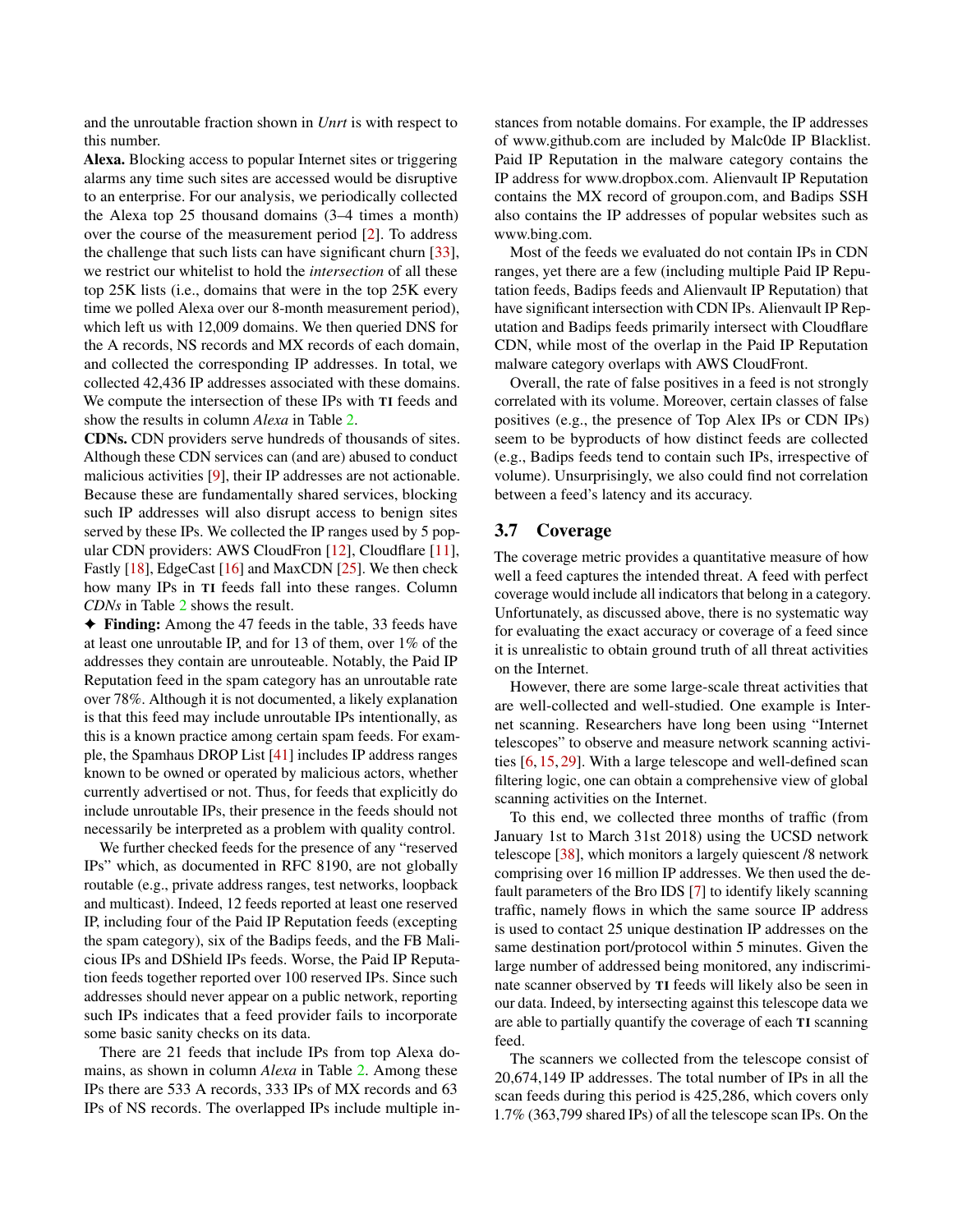<span id="page-9-0"></span>

Figure 3. The coverage of each feed on different sizes of scanners. Y axis is the proportion of scanners of a given size or larger that are covered by each feed.

other hand, telescope scanners intersect with 85% of all IPs in scan feeds. When looking at each feed, PA AlienVault IPs, DShield IPs Packetmail IPs, PA Lab Scan and PA Packetmail ramnode all have over 85% of their data intersected with telescope scanners; the other four, though, have less than 65% of their data shared (and the rate for PA Snort BlockList is only 8%).

To further understand how well each scan feed detects scanning activities, we measure how different sizes of scanners in the telescope are covered by each feed. Here, *scanner size* means how many IPs a scanner has scanned in the telescope within a day. Figure [3](#page-9-0) shows the coverage rate of each feed over different sizes of scanners, ranging from 1,000 to 1 million. (There are 7,212,218 scanners from the telescope whose sizes are over 1K, 271,888 that are over 100K and 17,579 are over 1 million.)

✦ Finding: The union of all the scan IPs in the feeds covers less than 2% of the scanners collected by the telescope. Even if we only look at the scanners with sizes larger than 10,000, the overall coverage is still around 10%, suggesting the coverage capability of scan feeds is very limited. The graph shows that, as the scanner size increases, the coverage of each feed over the datasets also increases, and large feeds cover more percent of telescope scanners than small feeds. This trend aligns with the intuition that scan feeds tend to capture more extensive scanners.

It is surprising that the small scan feeds in our collection have a smaller percentage of their IPs shared with telescope scanners. This contradicts the idea that small feeds would contain a larger percentage of extensive scanners (that would most likely also be observed by the telescope).

## 4 File Hash Threat Intelligence

File hashes in a threat intelligence feed are indicators for malicious files. It is one of the most lightweight ways to mark files as suspicious. One can incorporate this data to block malicious downloads, malicious email attachments, and malware. Likewise, file hashes can be used to whitelist applications and

these feeds can be used to ensure malicious files do not appear in a customer's whitelist. In this section we present our analysis on eight file hash feeds, also collected from December 1st, 2017 to July 20th, 2018. We use the same metrics defined in Section [2.3.](#page-2-1)

The file hash feeds we collected use a range of different hash functions to specify malicious files, including MD5, SHA1, SHA256 and SHA512 (and some feeds provided values for multiple different hash functions to support interoperability). Since most indicators in our dataset are MD5s, we have normalized to this representation by using other feeds and the VirusTotal service to identify hash aliases for known malicious files (i.e., which MD5 corresponds to a particualr SHA256 value).

#### 4.1 Volume

File hashes, unlike IP threat data, are not transient—a file does not change from malicious to benign—and thus a far simpler volume analysis is appropriate. We report volume as the number of new hashes that are added to each feed during our measurement period.

As seen in Table [3,](#page-10-0) we examine each feed's volume and average daily rate. Like IP feeds, file hash feeds also vary dramatically in volume. The majority of the hashes are concentrated in three feeds: FB Malware, PA Malware Indicators, and PA Analyst, which also exhibit the highest daily rates. The other feeds are multiple order of magnitude smaller comparatively.

## <span id="page-9-1"></span>4.2 Intersection and Exclusive Contribution

As we mentioned earlier, to conduct intersection and exclusive analysis of file hash feeds, we need to convert indicators into the same hash type. Here we convert non-MD5 hashes into MD5s, using either metadata in the indicator itself (i.e., if it reports values for multiple hash functions) or by querying the source hash from VirusTotal [\[45\]](#page-16-24) which reports the full suite of hashes for all files in its dataset. However, for a small fraction of hashes we are unable to find aliases to conver them to the MD5 representation and must exclude them from the analysis in this section. This filtering is reflected in Table [3,](#page-10-0) in which the Volume column represents the number of unique hashes found in each feed and the Converted column is the subset that we have been able to normalize to a MD5 representation.

✦ Finding: The intersections between hash feeds are minimal, even among the feeds that have multiple orders of magnitude differences in size. Across all feeds, only PA Analyst has relatively high intersections: PA Analyst shares 27% of PA OSINT's MD5s and 13% of PA Twitter Emotet's MD5s. PA Malware Indicators has a small intersection also with these two feeds. All other intersections are around or less than 1%. Consequently, the vast majority of MD5s are unique to one feed, as recorded in column *Exclusive* in Table [3.](#page-10-0) The "lowest" exclusivity belongs to PA Twitter Emotet and PA OSINT (still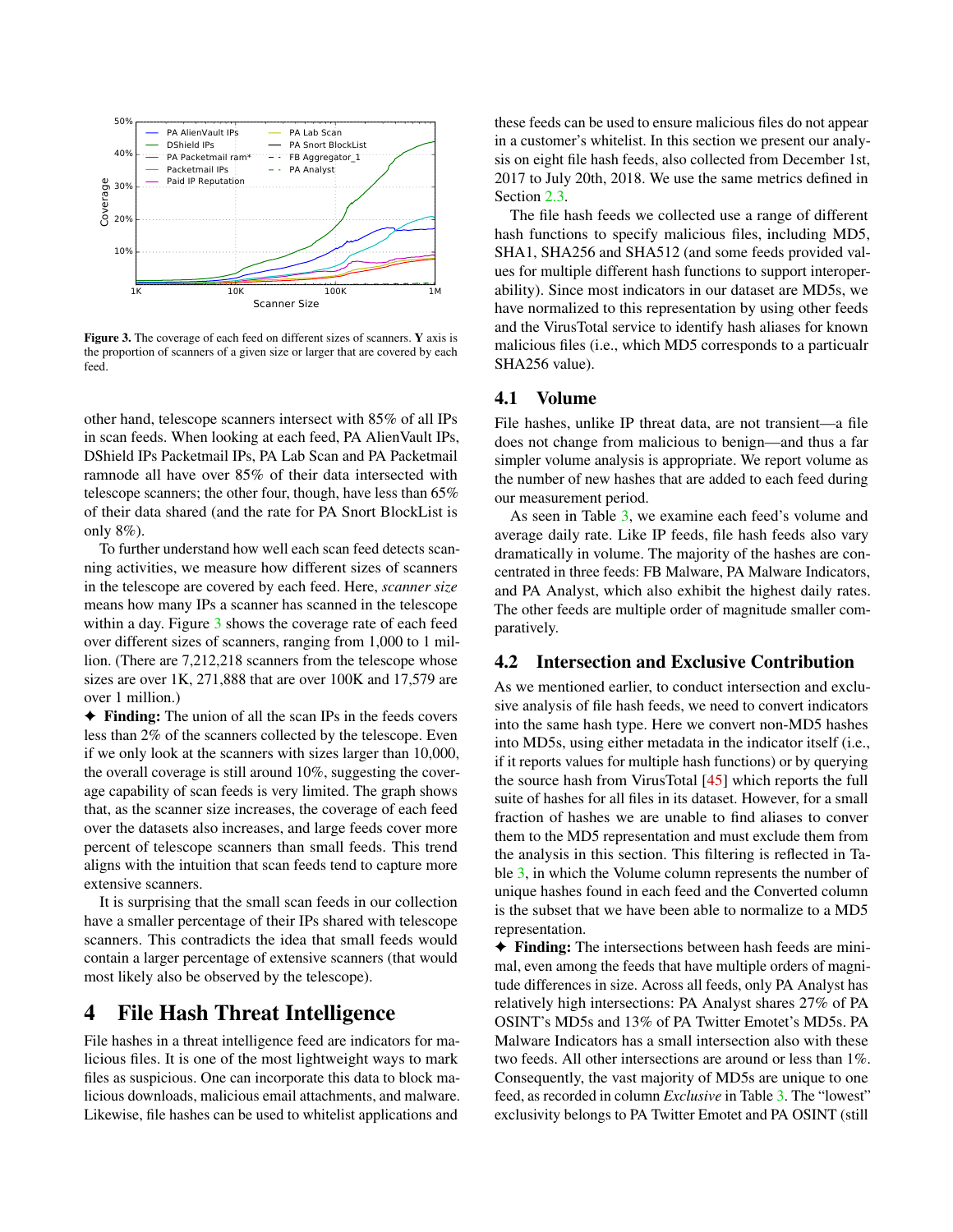<span id="page-10-0"></span>Table 3. File hash feeds overview. The second column group presents feed volume, average daily rate, the number of converted MD5s (Section [4.2\)](#page-9-1) and exclusive proportion. *Not in VT* is fraction of hashes that are not found in VirusTotal, *Not det.* the fraction of hashes that are found in VirusTotal but are not labeled as malicious by any products, and *Detected* the fraction that are found in VirusTotal and are labeled malicious by at least one product. Column *Not in SD* shows the fraction of hashes in a feed that are not in Shadowserver Bin Check. *In NSRL* and *In AppInfo* show the absolute number of hashes found in Shadowserver (Section [4.3\)](#page-10-1). *Exclusive* is based on the MD5-normalized hashes counted under *Converted*. All the other percentages in the table are based on *Volume*.

| Feed                     |         |       |         |            |           |          |          |            |     | Volume Avg. Rate Converted Exclusive Not in VT Not det. Detected Not in SD In NSRL In AppInfo |
|--------------------------|---------|-------|---------|------------|-----------|----------|----------|------------|-----|-----------------------------------------------------------------------------------------------|
| FB Malware               | 944.257 | 4.070 | 944,257 | $>99.99\%$ | 37.41\%   | 50.50%   | 12.09%   | 99.89%     | 442 | 706                                                                                           |
| PA Malware Indicators    | 39,702  | 171   | 39.702  | 98.73%     | $0.02\%$  | $0.04\%$ | 99.94%   | $>99.99\%$ |     | $\Omega$                                                                                      |
| PA Analyst               | 38.586  | 166   | 37.665  | 97.97%     | $4.26\%$  | $2.82\%$ | 92.92%   | 99.95%     |     | 19                                                                                            |
| <b>PA Twitter Emotet</b> | 1.031   | 4.44  | 960     | 77.29%     | $11.74\%$ | $0.78\%$ | 87.49%   | 99.81\%    |     | $2^{\circ}$                                                                                   |
| PA OSINT                 | 829     | 3.57  | 783     | 71.65%     | 19.06%    | $0.84\%$ | 80.10\%  | 99.88%     |     | $\Omega$                                                                                      |
| PA Sandbox               | 298     | 1.28  | 115     | 95.65%     | 72.81%    | $0.34\%$ | 26.85%   | $100\%$    |     | $\Omega$                                                                                      |
| PA Abuse.ch              | 267     | 1.15  |         | 100%       | 98.88%    | $0.75\%$ | $0.37\%$ | $100\%$    |     | $\Omega$                                                                                      |
| PA Zeus Tracker          | 17      | 0.07  | 17      | $100\%$    | 88.24%    | 5.88%    | 5.88%    | $100\%$    |     | $\Omega$                                                                                      |

77.29% and 71.65%, respectively). All other feeds showcase an over 95% exclusive percentage, demonstrating that most file hash feeds are distinct from each other.

Due to the different sources of malware between feeds, a low intersection is to be expected in some cases. For example, PA Twitter Emotet and PA Zeus Tracker should have no intersection, since they are tracking different malware strains. The other, more general feeds could expect some overlap, but mostly exhibit little to no intersection. Considering the sheer volume of the FB Malware feed, one might expect it would encapsulate many of the smaller feeds or at least parts of them. This is not the case, however, as FB Malware has a negligible intersection with all other feeds.

Due to the lack of intersection among the feeds, we omit the latency analysis of the hash feeds, as there is simply not enough intersecting data to conclude which feeds perform better with regards to latency.

#### <span id="page-10-1"></span>4.3 Accuracy

Assessing the accuracy of file hash feeds presents a problem: there is no universal ground truth to determine if a file is malicious or benign. Thus, to gauge the accuracy of the feeds, we use two metrics: a check for malicious hashes against Virus-Total, and a check for benign hashes against Shadowserver's Bin Check service. Note that all the percentages discussed below are based on the *Volume* of each feed.

#### 4.3.1 VirusTotal

VirusTotal is a service that is often used when analyzing malware to get a base of information about a suspected file. Anyone can upload a file to be scanned. Upon submission, these files will be scanned by more than 70 antivirus scanners, which creates a report on how many antivirus scanners mark it malicious, among other information. In this analysis, we query VirusTotal for the hashes in each file hash feed and then inspect the percent of hashes that are marked as malicious and how many AV scanners have recorded them. Due to the high volume of the FB Malware feed and the query rate limit of VirusTotal, we randomly sampled 80,000 hashes from the

<span id="page-10-2"></span>

Figure 4. VirusTotal detection distribution. Each point means the proportion of indicators (Y value) in a feed that is detected by *over* X number of AV scanners in VirusTotal.

feed for this analysis.

Table [3](#page-10-0) shows a breakdown of the base detection rates for each feed from VirusTotal. As the PA feeds decrease in volume, the rates at which they are found in VirusTotal also decreases. The larger PA feeds have a much higher detection rate than their smaller counterparts. On the other hand, FB Malware only has 37% of its data detected by antivirus scanners and 50% in VirusTotal with no detection despite being the largest feed. This could indicate that FB Malware focuses on threats that specifically target Facebook and that are not as relevant to most VirusTotal users, such as malicious browser extensions [\[14,](#page-16-25) [20,](#page-16-26) [22\]](#page-16-27). This might undermine the limited coverage of VirusTotal as an oracle to detect targeted threats that are not of broader interest.

To further understand how the scanners in VirusTotal report the feed's data, we plot a graph of what percentage of hashes in each feed are detected by how many VirusTotal scanners. As seen in Figure [4,](#page-10-2) four feeds have more than 50% of their samples detected by over 20 scanners. PA Malware Indicators and PA Twitter Emotet did not experience a large detection drop before 35 scanners, indicating that most indicators in the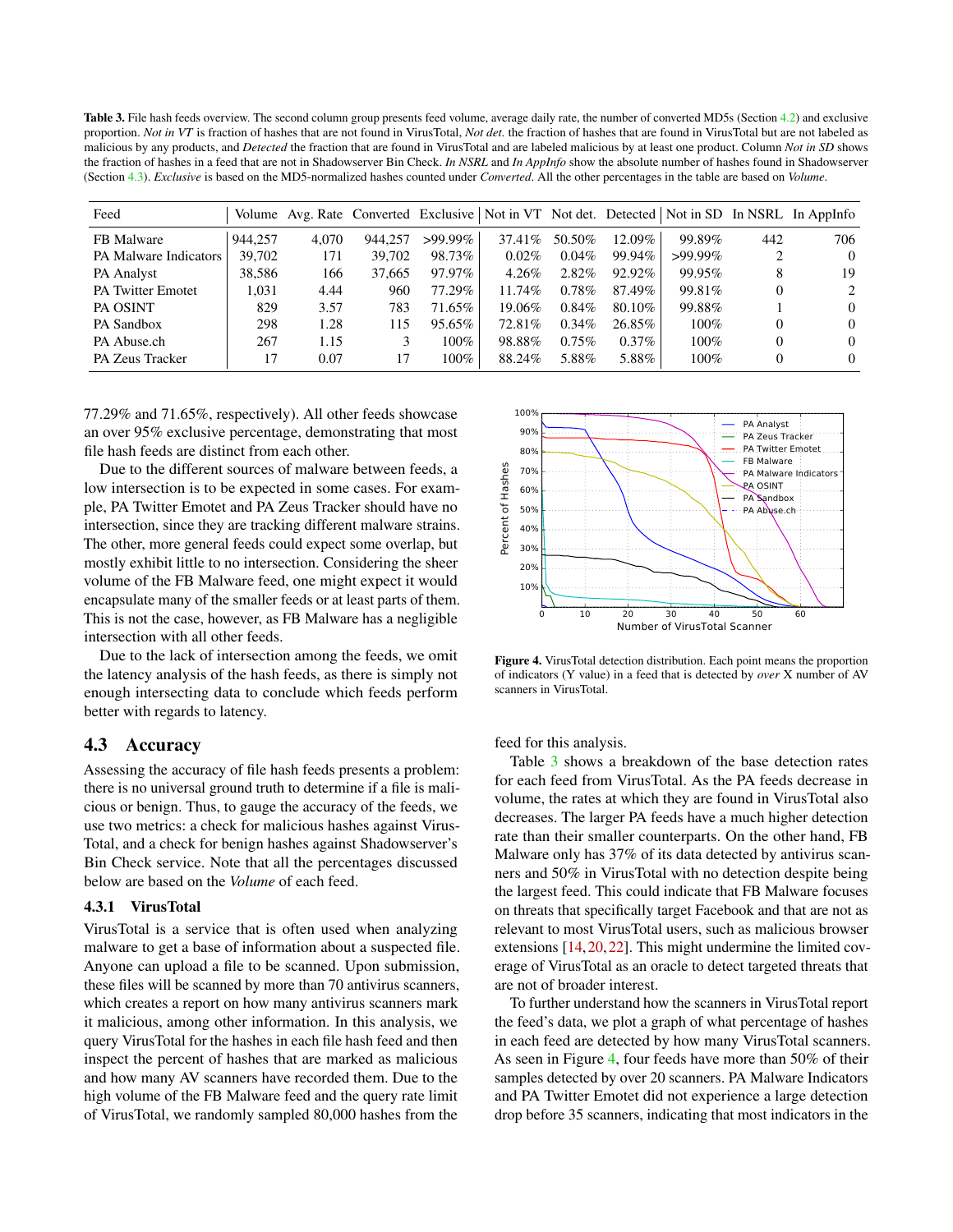two feeds are popular malicious files recognized by many AV vendors. While PA Sandbox has a large percent of its hashes not presented in VirusTotal, over 70% of its samples that are detected are marked by over 20 AV scanners, showcasing a high confidence detection.

#### 4.3.2 Shadowserver

To more fully gauge the accuracy of the file hash feeds, we also examined how each feed measured against Shadowserver's Bin Check Service [\[34\]](#page-16-28). The service checks file hashes against NIST's National Software Registry List (NSRL) in addition to Shadowserver's own repository of known software. Table [3](#page-10-0) details how each feed compares with Shadowserver's Bin Check service.

It might be expected that there would be no hash found with Shadowserver's Bin Check service, but it is not the case. Some of the samples from the feeds that appear in Shadowserver are well known binaries such as versions of Microsoft Office products, Window's Service Packs, calc.exe, etc. In the event malware injects itself into a running process, it remains plausible that some of these well-known binaries find their way into TI feeds from users wrongly attributing maliciousness. While FB Malware has over one thousand hashes in Shadowserver, this is not a widespread issue, as all feeds have  $\langle 1\% \rangle$ of their hashes contained within Shadowserver's Bin Check service. This showcases that while there are a few exceptions, the feeds mostly do not contain well-known, benign files.

✦ Finding: Each PA feed has a negligible rate of occurrence within Shadowserver regardless of their VirusTotal detection, showing they do not contain generic false positives. Larger feeds exhibit high VirusTotal detection rates except for FB Malware, while small feeds have relatively low detection rates. This suggests that small hash feeds might focus more on specific malicious files that are not widely known. FB Malware has a low VirusTotal occurrence despite its size and has over one thousand hashes in Shadowserver, but its overall low percentage of hashes within Shadowserver indicates that it does not contain many known files and might have threats not typically recognized by VirusTotal's scanners.

# 5 Longitudinal Comparison

In addition to the measurement period considered so far (December 1, 2017 to July 20, 2018), we also analyzed data from the same IP feeds from January 1, 2016 to August 31, 2016. These two measurement periods, 23 months apart, allow us to measure how these IP feeds have changed in two years. Table [4](#page-11-0) summarizes the differences between these two measurement periods. In the table, *2018* represents the current measurement period and *2016* the period January 1, 2016 to August 31, 2016.

Volume. As shown in Table [4,](#page-11-0) feed volume has definitely changed after two years. Among 43 IP feeds that overlap both time periods, 21 have a higher daily rate compared with 2 years ago, 15 feeds have a lower rate, and 7 feeds do not

<span id="page-11-0"></span>Table 4. Data changes in IP feeds compared against the ones in 2016, *Avg. Rate* shows the percentage of daily rate changed over the old feeds. The two columns under *Unrt* show the unroutable rates of feeds in 2016 and 2018 separately. The two columns under *CDN* present the number of IPs fall in CDN IP ranges in old and new data.

|                                             |                      |            | Unroutable | <b>CDN</b>       |                  |  |
|---------------------------------------------|----------------------|------------|------------|------------------|------------------|--|
| Feed                                        | Avg. Rate            | 2016       | 2018       | 2016             | 2018             |  |
| <b>Scan Feeds</b>                           |                      |            |            |                  |                  |  |
| PA AlienVault IPs                           | $+1,347%$            | $0.0\%$    | $0.0\%$    | $\mathbf{0}$     | $\overline{0}$   |  |
| PA Packetmail ram*                          | $+733%$              | $<,0.01\%$ | $<$ 0.01%  | $\theta$         | $\overline{0}$   |  |
| Packetmail IPs                              | $+135%$              | $0.0\%$    | $0.0\%$    | $\boldsymbol{0}$ | 0                |  |
| Paid IP Reputation                          | $-57\%$              | 8.73%      | 1.65%      | 910              | 21               |  |
| PA Lab Scan                                 | $-1%$                | $0.0\%$    | $<,0.01\%$ | $\Omega$         | $\Omega$         |  |
| PA Snort BlockList                          | $-97%$               | <0.01%     | 0.42%      | 1                | $\overline{0}$   |  |
| $FB$ Aggregator <sub>1</sub>                | $+332%$              | $0.0\%$    | $0.0\%$    | 6                | $\theta$         |  |
| PA Analyst                                  | $-44%$               | $0.0\%$    | 0.41%      | $\theta$         | $\overline{0}$   |  |
| <b>Botnet Feeds</b>                         |                      |            |            |                  |                  |  |
| PA CI Army                                  | $+114%$              | <0.01%     | $<,0.01\%$ | $\boldsymbol{0}$ | $\mathbf{0}$     |  |
| Paid IP Reputation                          | $-39\%$              | 0.63%      | 1.66%      | 15               | 74               |  |
| PA Botscout IPs                             | $+1\%$               | 0.01%      | 0.09%      | 1                | 0                |  |
| PA VoIP Blacklist                           | $+252%$              | $0.0\%$    | 0.32%      | $\theta$         | $\overline{0}$   |  |
| PA Compromised IPs                          | $-36%$               | 0.10%      | $0.0\%$    | $\mathbf{0}$     | $\overline{0}$   |  |
| PA Blocklist Bots                           | $-95%$               | $0.0\%$    | $0.0\%$    | $\mathbf{0}$     | $\overline{0}$   |  |
| PA Project Honeypot                         | $+63%$               | $0.0\%$    | $0.0\%$    | 0                | $\Omega$         |  |
| <b>Brute-force Feeds</b>                    |                      |            |            |                  |                  |  |
| <b>Badips SSH</b>                           | $+30%$               | $0.07\%$   | 0.19%      | $\boldsymbol{0}$ | 1                |  |
| <b>Badips Badbots</b>                       | $+1,732%$            | $0.0\%$    | 1.04%      | 187              | 1,251            |  |
| Paid IP Reputation                          | $-62%$               | 6.55%      | 0.03%      | 335              | 10               |  |
| PA Brute-Force                              | $-72%$               | $0.0\%$    | $0.0\%$    | $\boldsymbol{0}$ | 0                |  |
| Badips Username*                            | $+3,040\%$           | $0.0\%$    | 0.53%      | $\mathbf{0}$     | $\overline{0}$   |  |
| <b>Haley SSH</b>                            | $+428%$              | $0.04\%$   | 0.03%      | $\theta$         | $\theta$         |  |
| FB Aggregator <sub>2</sub>                  | $+387\%$             | $0.12\%$   | $0.0\%$    | $\boldsymbol{0}$ | 0                |  |
| Nothink SSH                                 | $+886\%$             | $0.56\%$   | 1.51%      | $\theta$         | $\theta$         |  |
| Dangerrulez Brute                           | $+0\%$               | $0.0\%$    | $0.0\%$    | 1                | $\overline{0}$   |  |
| <b>Malware Feeds</b>                        |                      |            |            |                  |                  |  |
| Paid IP Reputation                          | $-36%$               | $0.18\%$   | 0.13%      | 15265            | 3,489            |  |
| <b>FB Malicious IPs</b>                     | $-77%$               | $6.81\%$   | 2.14%      | 264              | 0                |  |
| Feodo IP Blacklist                          | $+0\%$               | 0.0%       | 0.0%       | $\mathbf{0}$     | $\boldsymbol{0}$ |  |
| Malc0de IP Blacklist                        | $-9%$                | $0.0\%$    | $0.0\%$    | 132              | 11               |  |
| PA Bambenek C2 IPs                          | $+79%$               | $0.0\%$    | 9.13%      | $\boldsymbol{0}$ | 0                |  |
| PA SSL Malware IPs                          | $-34%$               | $0.0\%$    | 0.0%       | $\mathbf{0}$     | $\overline{0}$   |  |
| PA Analyst                                  | $-93%$               | $0.34\%$   | $0.0\%$    | $\theta$         | $\theta$         |  |
| PA Abuse.ch*                                | $-99%$               | $0.49\%$   | 3.12%      | 0                | 0                |  |
| PA Mal-Traffic-Anal                         | $-53%$               | $0.0\%$    | 0.51%      | $\theta$         | $\theta$         |  |
| Zeus IP Blacklist                           | $-66%$               | $0.0\%$    | $0.0\%$    | 6                | $\theta$         |  |
| <b>Exploit Feeds</b>                        |                      |            |            |                  |                  |  |
| <b>Badips HTTP</b>                          | $+326%$              | 0.30%      | 0.67%      | 436              | 2,590            |  |
| <b>Badips FTP</b>                           | $+556%$              | 0.01%      | 1.33%      | $\boldsymbol{0}$ | $\overline{c}$   |  |
| <b>Badips DNS</b>                           | $+9,525%$            | 0.17%      | 0.50%      | 7                | 244              |  |
| <b>Badips RFI</b>                           | $+226%$              | $0.0\%$    | 2.22%      | $\theta$         | 0                |  |
|                                             |                      |            |            |                  |                  |  |
| <b>Spam Feeds</b><br>Paid IP Reputation     | $+133%$              | 59.3%      | 78.7%      | $\mathbf{0}$     | $\overline{0}$   |  |
|                                             |                      | $0.0\%$    | 0.02%      | $\boldsymbol{0}$ | 0                |  |
| <b>Badips Spam</b><br><b>Badips Postfix</b> | $+12,767%$<br>$-53%$ | <0.01%     | 1.29%      | $\mathbf{0}$     | $\mathbf{1}$     |  |
| PA Botscout IPs                             | $+18%$               | $0.0\%$    | 0.06%      | $\mathbf{0}$     | $\overline{0}$   |  |
| AlienVault IP Rep                           | $+8\%$               | 0.57%      | $0.07\%$   | 479              | 1,040            |  |
|                                             |                      |            |            |                  |                  |  |

change substantially (the difference is below 20%). Volume can change dramatically over time, such as PA AlienVault IPs in the scan category which is 13 times larger than before. On the other hand, a feed like PA Blocklist Bots is now over 90% smaller.

Intersection and Exclusive Contribution. Despite the volume differences, the intersection statistics between feeds are largely the same across two years, with feeds in scan and brute-force having high pairwise intersections and feeds in other categories being mostly unique. Certain specific pairwise relations also did not change. For example, Badips SSH still shared over 90% of data in Dangerrulez Brute back in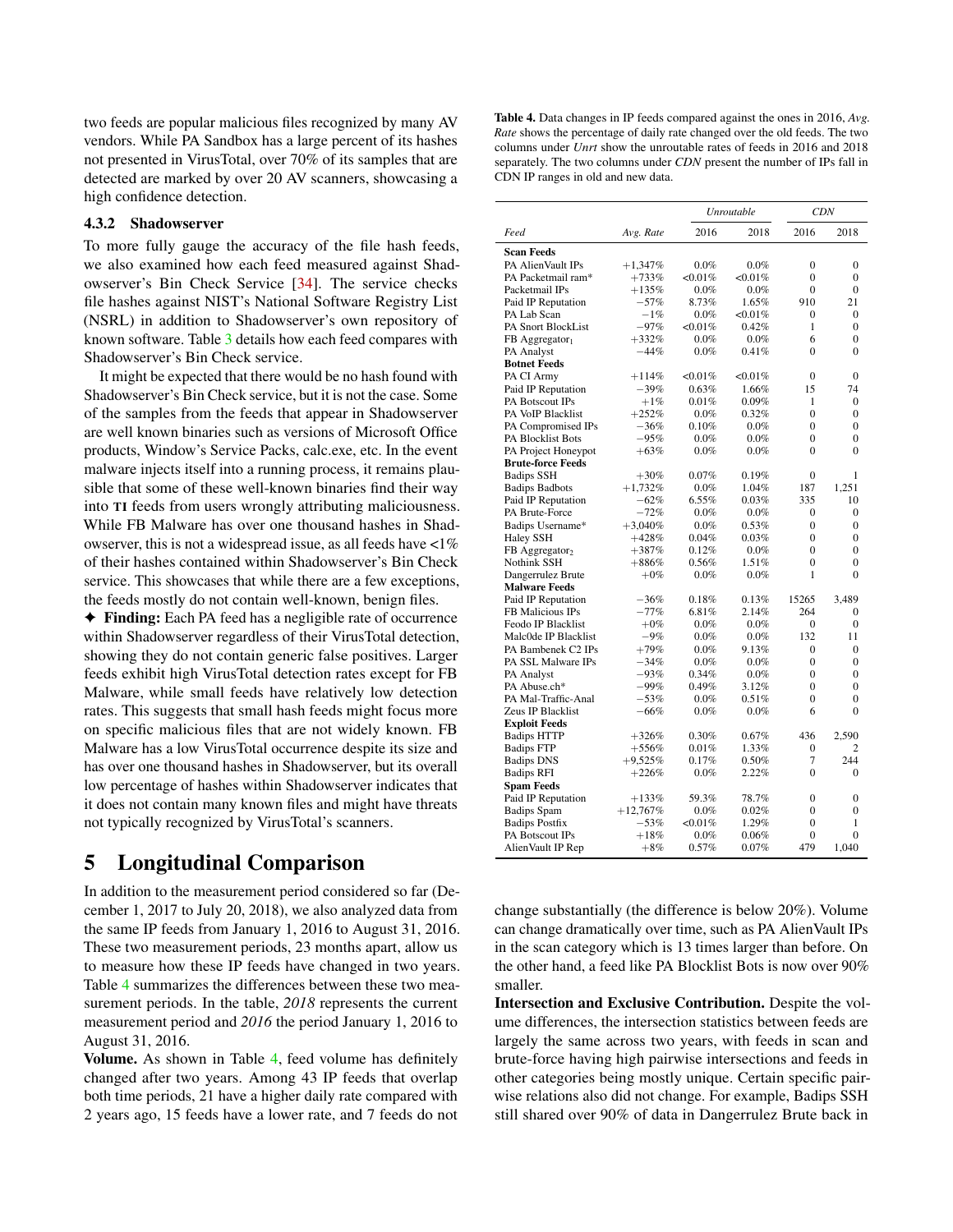2016, and Paid IP Reputation in malware was still the only feed that has a non-trivial intersection with multiple small feeds. Again, most data was exclusive to each feed two years ago: Across all six categories more than 90% of the indicators are not shared between feeds.

Latency. The latency relationship between feeds was also similar: timely feeds today were also timely two years ago, and the same with tardy feeds.

Accuracy. Feeds have more unroutable IPs now than before as shown in Table [4:](#page-11-0) In 2016, 22 of the 43 IP feeds had at least 1 unroutable IP; four feeds had unroutable rates over 1%. When checking the intersection with popular CDNs, the feeds that contain IPs in CDN ranges two years ago are also the ones that have these IPs today.

Shared indicators 2016–2018. We compared the data we collected from each feed in the two time periods, and found that 30 out of 43 feeds in 2018 intersect with their data from two years ago, and 9 feeds have an intersection rate over 10%. Three feeds in malware category, namely Feodo IP Blacklist, PA Abuse.ch Ransomware and Zeus IP Blacklist, have over 40% of their data shared with the past feed, meaning a large percent of C&C indicators two years ago are still identified by the feeds as threats today. Feeds in the botnet category, however, are very distinct from the past, with all feeds having no intersection with the past except Paid IP Reputation.

## 6 Absolute Latency

We defined our latency metric in this paper as relative latency between TI sources, since it is easy to compute and allows consumers to compare feeds to each other on this aspect. However, it is also critical to know about the absolute latency distribution of indicators. Absolute latency represents how fast a feed can actually report a threat, which directly decides the effectiveness of the data when used in a pro-active way. As we already discussed in Section [3.5,](#page-6-2) absolute latency is hard to measure, as we do not have ground truth of the underlying threat.

In Section [3.7,](#page-8-0) we used an Internet telescope as our approximation for ground truth to measure the coverage of scan feeds. In Section [4.3,](#page-10-1) we used VirusTotal as an oracle to measure the accuracy of file hash feeds. Although these sources are not real ground truth and it is unclear how far away they are, these large and well-managed sources can help us, to a certain extent, profile the performance of TI feeds. In this section, we use these two sources again to approximate the absolute latency of indicators in scan IP feeds and malicious file hash feeds.

More specifically, we measure the latency of IPs in scan feeds relative to the first occurrence time of the same IP in the scanners collected from the telescope. Considering the massive size of the telescope, it should presumably detect scanners much sooner after the scanning event actually happened. We measure latency of file hashes relative to the first\_seen timestamps queried from VirusTotal. The first\_seen times-

<span id="page-12-1"></span><span id="page-12-0"></span>

(a) Latency distribution in scan feeds relative to the Internet telescope



(b) Latency distribution in file hash feeds relative to VirusTotal

Figure 5. Distribution of indicators' latency in scan and file hash feeds. Note that the scan feeds' distribution are calculated in hour granularity while the file hash feeds' distribution are calculated in day granularity.

tamp represents the time when the corresponding file is first uploaded to VirusTotal. VirusTotal is a very popular service and it is a convention for many security experts to upload new malware samples to VirusTotal once they discovered them. Therefore, this timestamp roughly entails when the security community first noticed the malicious file and can be a good approximation for absolute latency.

Figure [5](#page-12-0) show the latency distribution of each feed, using the same plotting convention as in Section [3.5.](#page-6-2) Some feeds are not shown in the figure as there are too little data points in those feeds to reason about distribution.

 $\triangle$  Finding: Comparing Figure [5a](#page-12-1) to Figure [2a,](#page-6-0) we can see that the median latency of feeds are all larger. This is consistent with our assumption that a large sensor tends to receive indiscriminate scanners sooner. Scan feeds' median lantecy are one to three days relative to the Internet telescope, except PA Analyst, whose median latency is almost nine days. The order of median latency between feeds changed compared with Figure [2a,](#page-6-0) but since the original relative median latencies among scan feeds are very close, the new order here is more likely to be statistics variances. Also, note that although the PA AlienVault IPs seems much slower than it is in Figure [2a,](#page-6-0) its 75 percentile latency is still the second smallest one.

On the other hand, the latency distributions of hash feeds vary more dramatically. PA Malware Indicators, PA Sandbox and PA Twitter Emotet are almost as fast as VirusTotal: all three feeds have 25 percentile and median latency equal to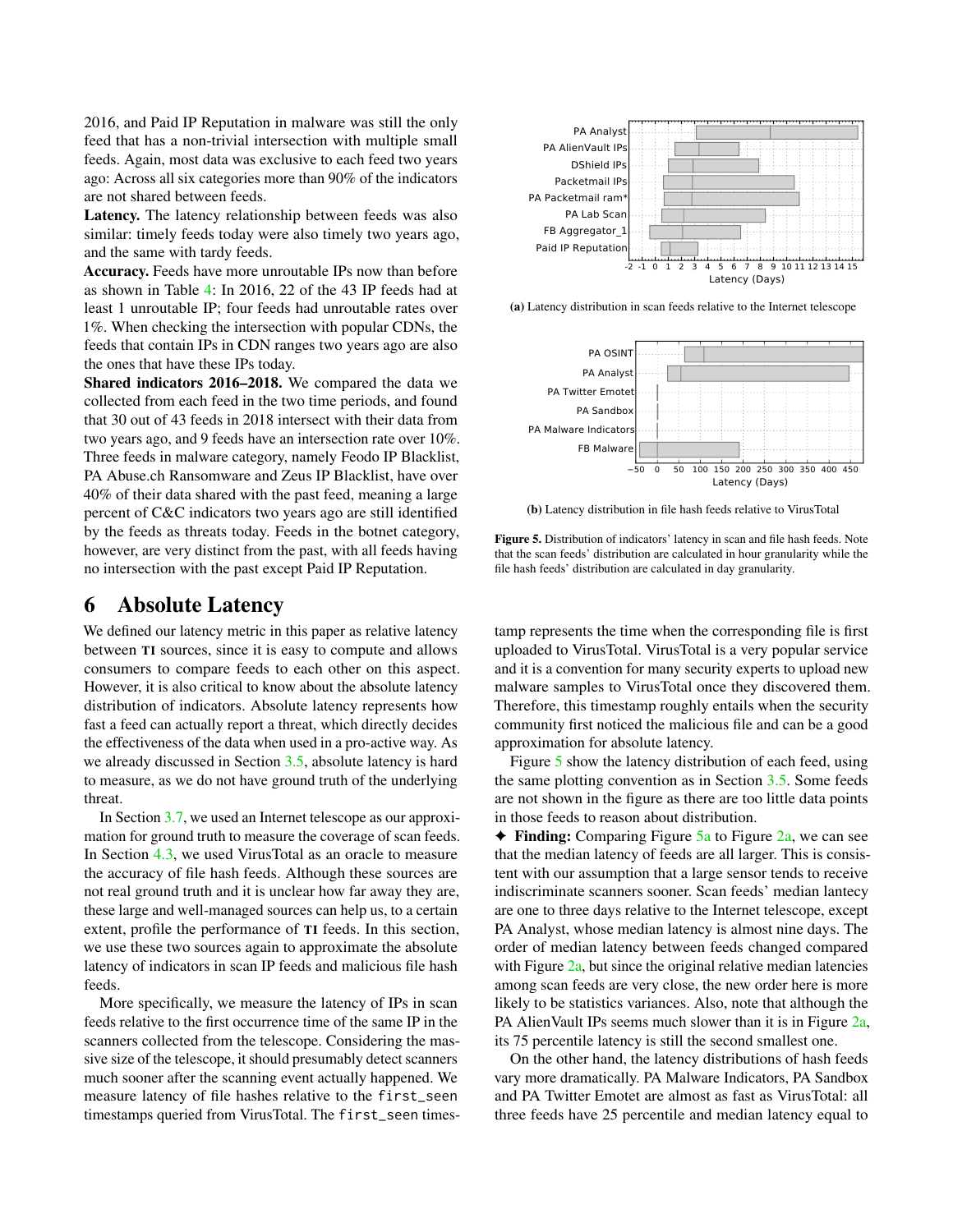zero. PA OSINT and PA Analyst are comparatively much slower, and PA OSINT even has a 75 percentile latency of 1680 days. This might be because of the heterogeneous nature of malware feeds. The figure also shows that feed volumes do not imply their latency, as PA Analyst and FB Malware are much slower than the small hash feeds.

Figure [5](#page-12-0) demonstrates that the Internet telescope and Virus-Total are indeed good approximations for absolute latency measurement, as most indicators in TI feeds are observed relatively later. However, every scan feed has over 2% of its indicators detected earlier than the telescope did. FB Aggregator $<sub>1</sub>$ </sub> and DShield IPs even have over 10% of their indicators observed earlier. There is also a similar case in file hash feeds. This aligns with our observation in Section [3.5](#page-6-2) that small feeds can still report a non-trivial amount of their data first. Another interesting observation is that both Facebook feeds,  $FB$  Aggregator<sub>1</sub> and FB Malware, have a large percent of their data observed earlier than the telescope or VirusTotal. This again suggests that Facebook (and its threat intelligence partners) might face more targeted threats, so those threats will be first observed by Facebook.

## 7 Discussion

### 7.1 Metrics Usage

Threat intelligence has many different potential uses. For example, analysts may consume threat data interactively during manual incident investigations, or may use it to automate the detection of suspicious activity and/or blacklisting. When not itself determinative, such information may also be used to *enrich* other data sources, informing investigations or aiding in automatic algorithmic interventions. We have introduced a set of basic threat intelligence metrics—volume, intersection, unique contribution, latency, coverage and accuracy—that can inform and quantify each of those uses. Depending on a number of factors, such as the intended use case and the cost of false positives and negatives, some of these metrics will become more or less important when evaluating a TI source. For example, a feed with poor accuracy but high coverage might be ideal when an analyst is using a TI source interactively during manually incident investigations (since in this case, the analyst, as a domain expert, can provide additional filtering of false positives). Similarly, latency might not be a critical metric in a retrospective use case (e.g., post-discovery breach investigation). However, if an organization is looking for a TI source where the IPs are intended to be added to a firewall's blacklist then accuracy and latency should likely be weighted over coverage, assuming that blocking benign activity is more costly.

Another common real-world scenario is that a company has a limited budget to purchase TI sources and has a specific set of threats (i.e., botnet, brute-force) they are focused on mitigating. In such cases, the metrics we have described can be used directly in evaluating TI options, biasing twoards

sources that maximize coverage of the most relevant threats while limiting intersection.

## 7.2 Data Labeling

Threat intelligence IP data carries different meanings. To properly use this data, it is critical to know what the indicators actually mean: whether they are Internet scanners, members of a botnet or malicious actors who had attacked other places before. We have attempted to group feeds by their intended meaning in our analysis.

However, this category information, which primarily comes from TI sources themselves, is not always available. Feeds such as Alienvault IP Reputation and Facebook Threat Exchange sources contain a significant number of indicators labeled "Malicious" or "Suspicious." The meanings of these indicators are unclear, making it difficult for consumers to decide how to use the data and the possible consequences.

For feeds that provide category information, it is sometimes too broad to be meaningful. For example, multiple feeds in our collection simply label their indicators as "Scanner." Network scanning can represent port scanning (by sending SYN packets), or a vulnerability scan (by probing host for known vulnerabilities). The ambiguity here, as a result of ad-hoc data labeling, again poses challenges for security experts when using TI data.

Recently, standard TI formats have been proposed and developed, notably IODEF [\[19\]](#page-16-29), CybOX [\[13\]](#page-16-30) and STIX [\[37\]](#page-16-31), that try to standardize the threat intelligence presentation and sharing. But these standards focus largely on the data format. There is room to improve these standards by designing a standard *semantics* for threat intelligence data.

### 7.3 Limitations

There are several questions that our study does not address. We attempted to collect data from a diverse set of sources, including public feeds, commercial feeds and industrial exchange feeds, but it is inherently not comprehensive. There are some prohibitively expensive or publication-restricted data sources that are not available to us. More specialized measurement work should be done in the future to further analyze the performance of these expensive and exclusive data sources.

A second limitation is our visibility into how different companies use threat intelligence operationally. For a company, perhaps the most useful kind of metric measures how a threat intelligence source affects its main performance indicators as well as its exposure to risk. Such metrics would require a deep integration into security workflows at enterprises to measure the operation effect of decisions made using threat intelligence. This would allow CIOs and CSOs to better understand exactly what a particular threat intelligence product contributes to a company. As researchers, we do not use TI operationally. A better understanding of operational needs would help refine our metrics to maximize their utility for operations-driven consumers.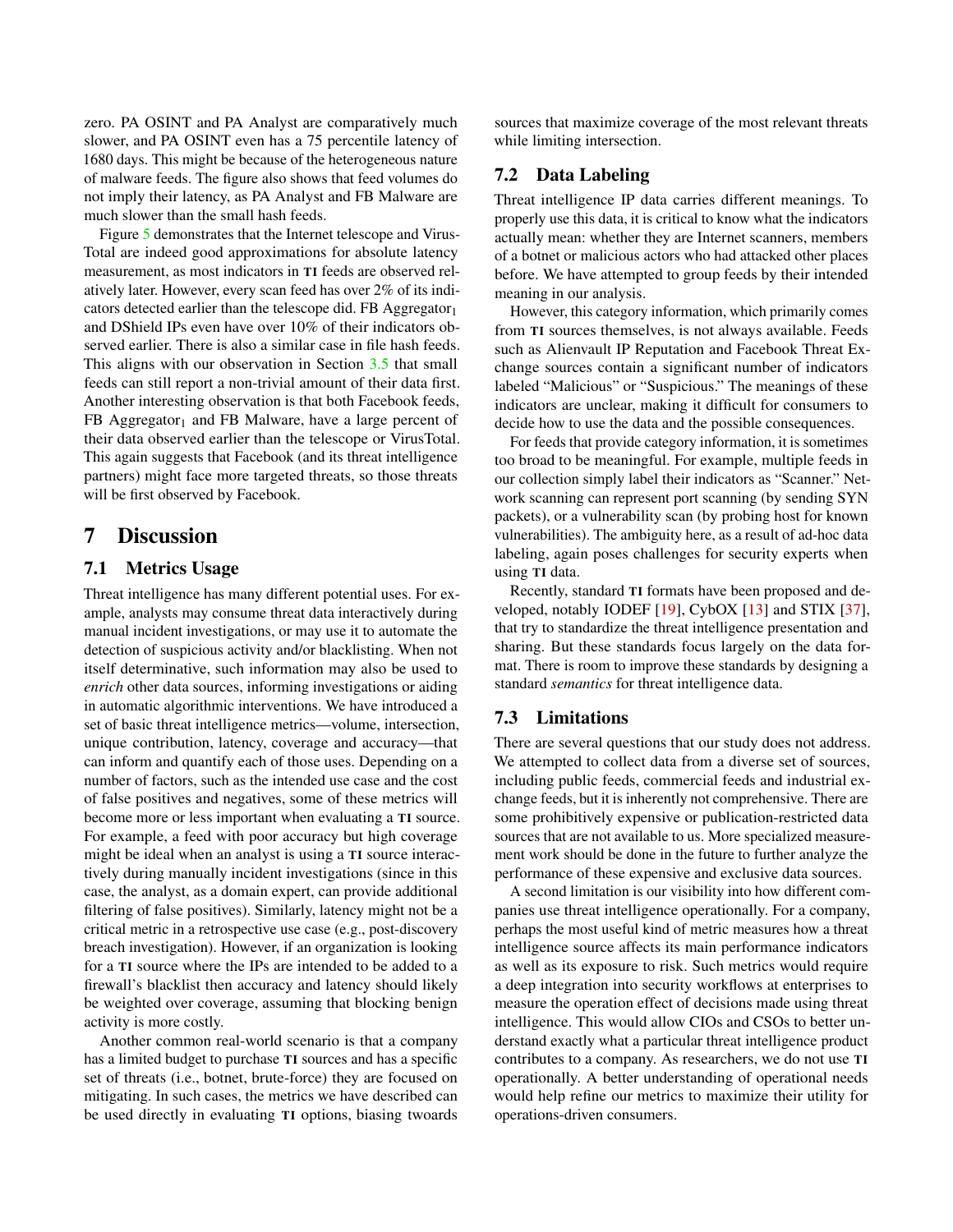The third limitation is the lack of ground truth, a limitation shared by all the similar measurement work. It is simply very difficult to obtain the full picture of a certain category of threat, making it very challenging to precisely determine accuracy and coverage of feeds. In this study, we used data from an Internet telescope and VirusTotal as a close approximation. There are also a handful of cases where a security incident has been comprehensively studied by researchers, such as the Mirai study [\[4\]](#page-15-11), and such efforts can be used to evaluate certain types of TI data. But such studies are few in number. One alternative is to try to establish the ground truth for a specific network. For example, a company can record all the network traffic going in and out of its own network, and identify security incidents either through its IDS system or manual forensic analysis. Then it can evaluate the accuracy and coverage of a TI feed under the context of its own network. This can provide a customized view of TI feeds.

# 8 Related Work

Several studies have examined the effectiveness of blacklistbased threat intelligence [\[23,](#page-16-5) [31,](#page-16-32) [32,](#page-16-10) [35,](#page-16-8) [36\]](#page-16-9). Ramachandran *et al.* [\[32\]](#page-16-10) showed that spam blacklists are both incomplete (missing 35% of the source IPs of spam emails captured in two spam traps), and slow in responding (20% of the spammers remain unlisted after 30 days). Sinha *et al.* [\[36\]](#page-16-9) further confirmed this result by showing that four major spam blacklists have very high false negative rates, and analyzed the possible causes of the low coverage. Sheng *et al.* [\[35\]](#page-16-8) studied the effectiveness of phishing blacklists, showing the lists are slow in reacting to highly transient phishing campaigns. These studies focused on specific types of threat intelligence sources, and only evaluated their operational performance rather than producing empirical evaluation metrics for threat intelligence data sources.

Other studies have analyzed the general attributes of threat intelligence data. Pitsillidis *et al.* [\[30\]](#page-16-7) studied the characteristics of spam domain feeds, showing different perspectives of spam feeds, and demonstrated that different feeds are suitable for answering different questions. Thomas *et al.* [\[42\]](#page-16-1) constructed their own threat intelligence by aggregating the abuse traffic received from six Google services, showing a lack of intersection and correlation among these different sources. While focusing on broader threat intelligence uses, these studies did not focus on generalizable threat metrics that can be extended beyond the work.

Little work exists that defines a general measurement methodology to examine threat intelligence across a broad set of types and categories. Metcalf *et al.* [\[26\]](#page-16-14) collected and measured IP and domain blacklists from multiple sources, but only focused on volume and intersection analysis. In contrast, we formally define a set of threat intelligence metrics and conduct a broad and comprehensive study over a rich variety of threat intelligence data. We conducted our measurement from the perspective of consumers of TI data to offer

guidance on choosing between different sources. Our study also demonstrated the limitation of threat intelligence more thoroughly, providing comprehensive characteristics of cyber threat intelligence that no work had addressed previously.

# 9 Conclusion

This paper has focused on the simplest, yet fundamental, metrics about threat intelligence data. Using the proposed metrics, we measured a broad set of TI sources, and reported the characteristics and limitations of TI data. In addition to the individual findings mentioned in each section, here we highlight the high-level lessons we learned from our study:

- TI feeds, far from containing homogeneous samples of some underlying truth, vary tremendously in the kinds of data they capture based on the particularities of their collection approach. Unfortunately, few TI vendors explain the mechanism and methodology by which their data are collected and thus TI consumers must make do with simple labels such as "scan" or "botnet", coupled with inferences about the likely mode of collection. Worse, a significant amount of data does not even have a clear definition of category, and is only labelled as "malicious" or "suspicious", leaving the ambiguity to consumers to decide what action should be taken based on the data.
- There is little evidence that larger feeds contain better data, or even that there are crisp quality distinctions between feeds across different categories or metrics (i.e., that a TI provider whose feed performs well on one metric will perform well on another, or that these rankings will hold across threat categories). How data is collected also does not necessarily imply the feeds' attributes. For example, crowdsourcing-based feeds (e.g., Badips feeds), are not always slower in reporting data than the self-collecting feeds (like Paid IP Reputation).
- Most IP-based TI data sources are collections of singletons (i.e., that each IP address appears in at most one source) and even the higher-correlating data sources frequently have intersection rates of only 10%. Moreover, when comparing with broad sensor data in known categories with broad effect (e.g., random scanning) fewer than 2% of observed scanner addresses appear in most of the data sources we analyzed; indeed, even when focused on the largest and most prolific scanners, coverage is still limited to 10%. There are similar results for file hash-based sources with little overlap among them.

The low intersection and coverage of TI feeds could be the result of several non-exclusive possibilities. First is that the underlying space of indicators (both IP addresses and malicious file hashes) is large and each individual data source can at best sample a small fraction thereof. It is almost certain that this is true to some extent. Second, different collection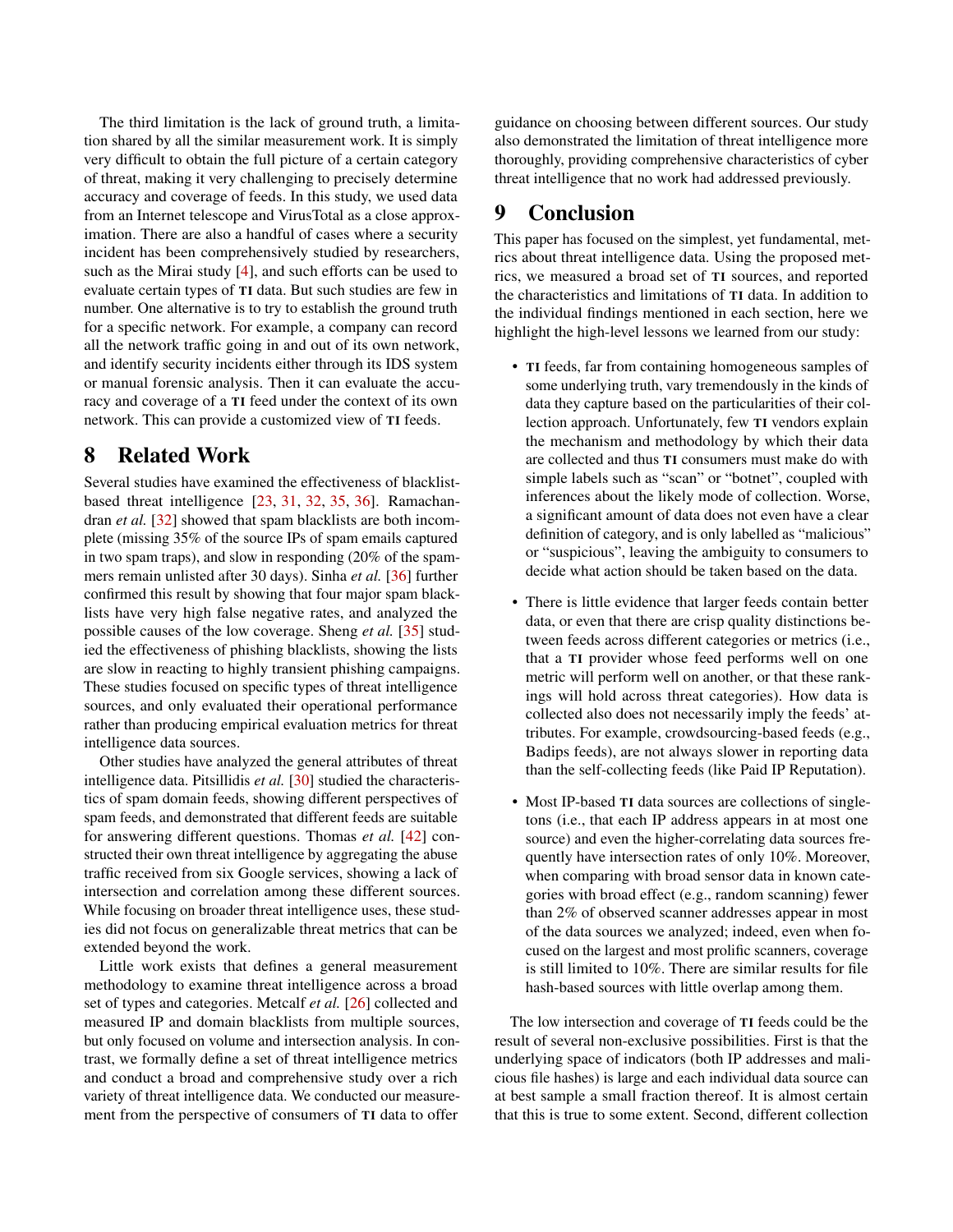methodologies—even for the same threat category—will select for different sub distributions of the underlying ground truth data. Third, this last effect is likely exacerbated by the fact that not all threats are experienced uniformly across the Internet and, thus, different methodologies will skew to either favor or disfavor targeted attacks.

Based on our experience analyzing TI data, we try to provide several recommendations for the security community on this topic moving forward:

- The threat intelligence community should standardize data labeling, with a clear definition of what the data means and how the data is collected. Security experts can then assess whether the data fit their need and the type of action should be taken on this data.
- There are few rules of thumb in selecting among TI feeds, as there is not a clear correlation between different feed properties. Consumers need empirical metrics, such as those we describe, to meaningfully differentiate data sources, and to prioritize certain metrics based on their specific need.
- Blindly using TI data—even if one could afford to acquire many such sources—is unlikely to provide better coverage and is also prone to collateral damage caused by false positives. Customers need to be always aware of these issues when deciding what action should be taken on this data.
- Besides focusing on the TI data itself, future work should investigate the operational uses of threat intelligence in industry, as the true value of TI data can only be understood in operational scenarios. Moreover, the community should explore more potential ways of using the data, which will extend our understanding of threat intelligence and also influence how vendors are curating the data and providing the services.

There are many ways we can use threat intelligence data. It can be used to *enrich* other information (e.g., for investigating potential explanations of a security incident), as a probabilistic canary (i.e., identifying an overall site vulnerability via a single matching indicator may have value even if other attacks of the same kind are not detected) or in providing a useful source of ground truth data for supervised machine learning systems. However, even given such diverse purposes, organizations still need some way to prioritize which TI sources to invest in. Our metrics provide some direction for such choices. For example, an analyst who expects to use TI interactively during incident response would be better served by feeds with higher coverage, but can accommodate poor accuracy, while an organization trying to automatically label malicious instances for training purposes (e.g., brute force attacks) will be better served by the converse. Thus, if there is hope for demonstrating that threat intelligence can materially impact

operational security practices, we believe it will be found in these more complex uses cases and that is where future research will be most productive.

## 10 Acknowledgment

We would like to thank our commercial threat providers who made their data available to us and made this research possible. In particular, we would like to thank Nektarios Leontiadis and the Facebook ThreatExchange for providing the threat data that helped facilitate our study. We are also very grateful to Alberto Dainotti and Alistair King for sharing the UCSD telescope data and helping us with the analysis, Gautam Akiwate for helping us query the domain data, and Matt Jonkman. We are also grateful to Martina Lindorfer, our shepherd, and our anonymous reviewers for their insightful feedback and suggestions. This research is a joint work from multiple institutions, sponsored in part by DHS/AFRL award FA8750-18-2-0087, NSF grants CNS-1237265, CNS-1406041, CNS-1629973, CNS-1705050, and CNS-1717062.

## References

- <span id="page-15-2"></span>[1] Abuse.ch. <https://abuse.ch/>.
- <span id="page-15-5"></span>[2] Top Alexa domains. [https://www.alexa.com/](https://www.alexa.com/topsites/) [topsites/](https://www.alexa.com/topsites/).
- <span id="page-15-0"></span>[3] Alienvault IP reputation. [http://reputation.](http://reputation.alienvault.com/reputation.data) [alienvault.com/reputation.data](http://reputation.alienvault.com/reputation.data).
- <span id="page-15-11"></span>[4] ANTONAKAKIS, M., APRIL, T., BAILEY, M., BERN-HARD, M., BURSZTEIN, E., COCHRAN, J., DU-RUMERIC, Z., HALDERMAN, J. A., INVERNIZZI, L., KALLITSIS, M., ET AL. Understanding the mirai botnet. In *USENIX Security Symposium* (2017).
- <span id="page-15-1"></span>[5] Badips. <https://www.badips.com/>.
- <span id="page-15-9"></span>[6] BENSON, K., DAINOTTI, A., SNOEREN, A. C., KALLITSIS, M., ET AL. Leveraging internet background radiation for opportunistic network analysis. In *Proceedings of the 2015 Internet Measurement Conference* (2015), ACM.
- <span id="page-15-10"></span>[7] The Bro network security monitor. [https://www.bro.](https://www.bro.org/index.html) [org/index.html](https://www.bro.org/index.html).
- <span id="page-15-4"></span>[8] Composite Blocking List. [https://www.abuseat.](https://www.abuseat.org/) [org/](https://www.abuseat.org/).
- <span id="page-15-6"></span>[9] Spreading the disease and selling the cure. [https://krebsonsecurity.com/2015/01/](https://krebsonsecurity.com/2015/01/spreading-the-disease-and-selling-the-cure/) [spreading-the-disease-and-selling-the-cure/](https://krebsonsecurity.com/2015/01/spreading-the-disease-and-selling-the-cure/).
- <span id="page-15-3"></span>[10] CHACHRA, N., MCCOY, D., SAVAGE, S., AND VOELKER, G. M. Empirically Characterizing Domain Abuse and the Revenue Impact of Blacklisting. In *Proceedings of the Workshop on the Economics of Information Security (WEIS)* (State College, PA, 2014).
- <span id="page-15-8"></span>[11] Cloudflare, fast, global content delivery network. [https:](https://www.cloudflare.com/cdn/) [//www.cloudflare.com/cdn/](https://www.cloudflare.com/cdn/).
- <span id="page-15-7"></span>[12] AWS CloudFront, fast, highly secure and programmable content delivery network. [https://aws.amazon.com/](https://aws.amazon.com/cloudfront/) [cloudfront/](https://aws.amazon.com/cloudfront/).